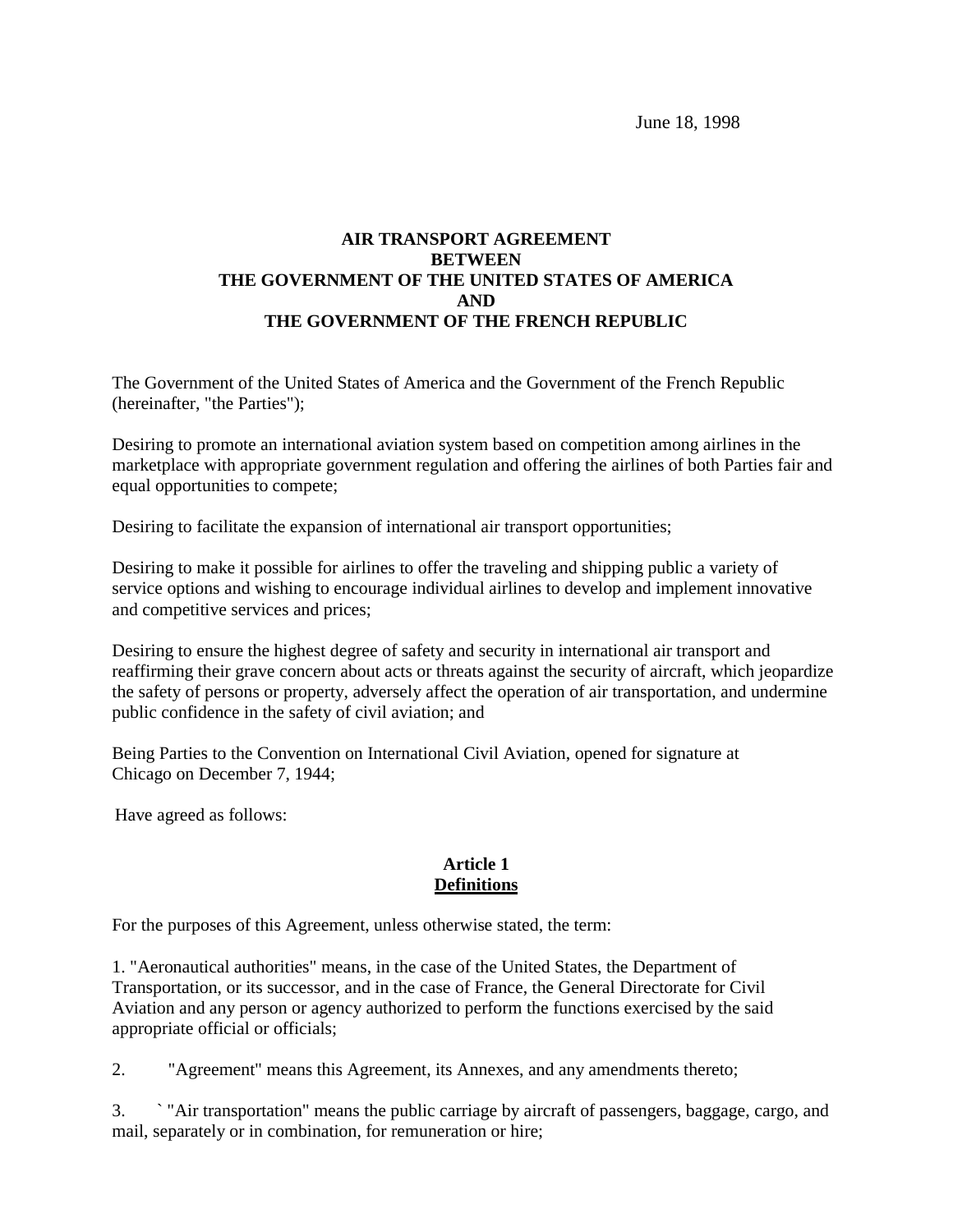4. "Convention" means the Convention on International Civil Aviation, opened for signature at Chicago on December 7, 1944, and includes:

> (1) any amendment that has entered into force under Article 94(a) of the Convention and has been ratified by both Parties, and

(2) any Annex or any amendment thereto adopted under Article 90 of the Convention, insofar as such Annex or amendment is at any given time effective for both Parties;

5. "Designated airline" means an airline designated and authorized in accordance with Article 3 of this Agreement;

6. "Full cost" means the cost of providing service, plus a reasonable charge for administrative overhead;

7. "International air transportation" means air transportation that passes through the airspace over the territory of more than one State;

8. "Price" means any fare, rate or charge for the carriage of passengers (and their baggage) and/or cargo (excluding mail) in air transportation charged by airlines, including their agents, and the conditions governing the availability of such fare, rate, or charge;

9. "Stop for non-traffic purposes" means a landing for any purpose other than taking on or discharging passengers, baggage, cargo and/or mail in air transportation;

10. "Territory means the land areas under the sovereignty, jurisdiction, protection, or trusteeship of a Party, and the territorial waters adjacent thereto; and

11. "User charge" means a charge imposed on airlines for the provision of airport, air navigation, or aviation security facilities or services, including related services and facilities.

## **Article 2 Grant of Rights**

1. Each Party grants to the other Party the following rights for the conduct of international air transportation by the airlines of the other Party:

(a) the right to fly across its territory without landing;

(b) the right to make stops in its territory for non-traffic purposes; and (c)

the rights otherwise specified in this Agreement.

2. Nothing in this Article shall be deemed to confer on the airline or airlines of one Party the rights to take on board, in the territory of the other Party, passengers, their baggage, cargo, or mail carried for compensation and destined for another point in the territory of that other Party.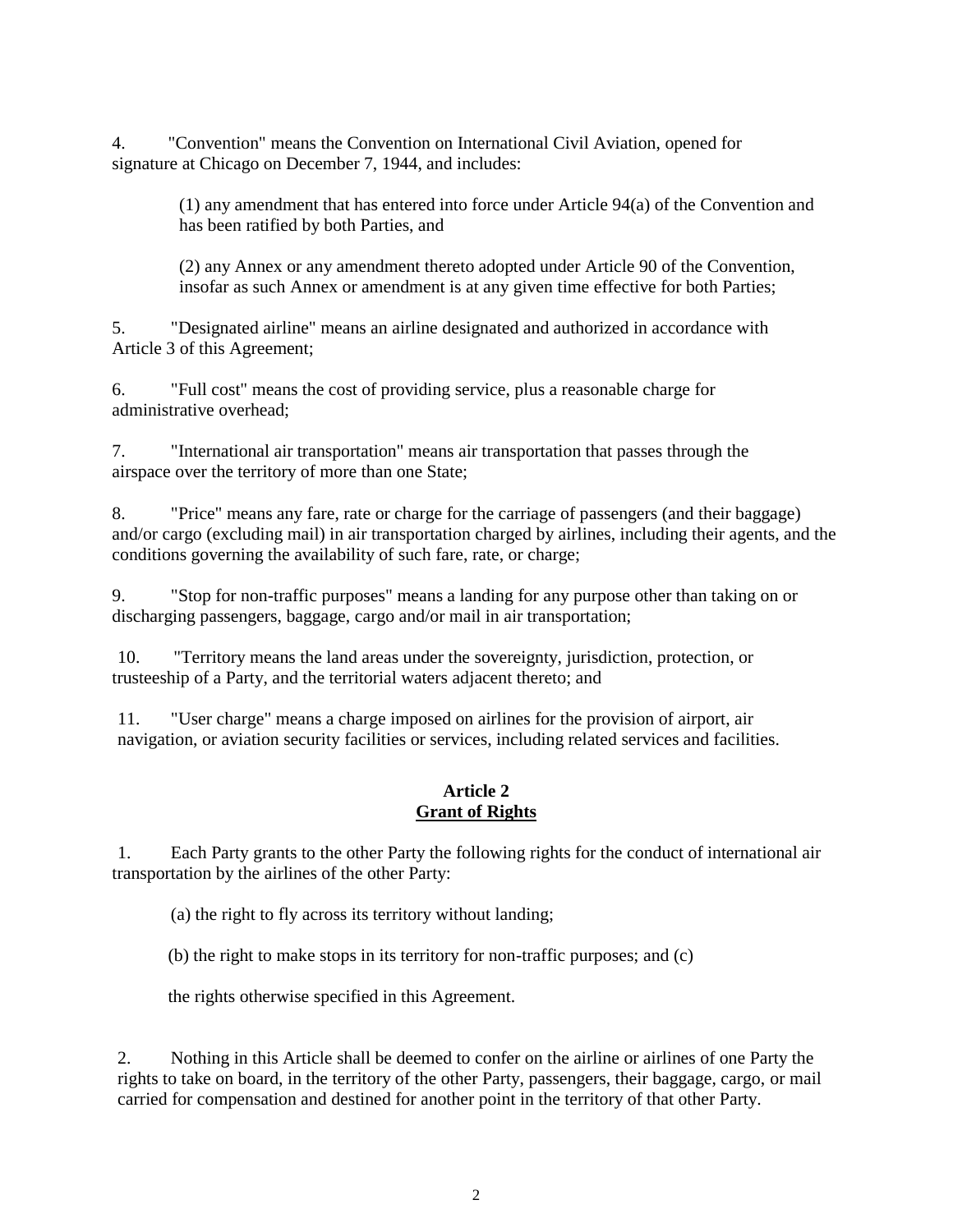### **Article** 3 **Designation and Authorization**

1. Each Party shall have the right to designate as many airlines as it wishes to conduct international air transportation in accordance with this Agreement and to withdraw or alter such designations. Such designations shall be transmitted to the other Party in writing through diplomatic channels, and shall identify whether the airline is authorized to conduct the type of air transportation specified in Annex I or in Annex III, or both.

2. On receipt of such a designation, and of applications from the designated airline, in the form and manner prescribed for operating authorizations and technical permissions, the other Party shall grant appropriate authorizations and permissions with minimum delay, provided:

(a) substantial ownership and effective control of that airline are vested in the Party designating the airline, nationals of that Party, or both;

(b) the designated airline is qualified to meet the conditions prescribed under the laws and regulations normally applied to the operation of international air transportation by the Party considering the application or applications; and

(c) the Party designating the airline is maintaining and administering the standards set forth in Article 6 (Safety) and Article 7 (Aviation Security).

3. When an airline has been so designated and authorized, it may begin operation at any time, consistent with the provisions of this Agreement.

## **Article 4 Revocation of Authorization**

1. Either Party may revoke, suspend or limit the operating authorizations or technical permissions of an airline designated by the other Party where:

(a) substantial ownership and effective control of that airline are not vested in the Party designating the airline, nationals of that Party, or both;

(b) that airline has failed to comply with the laws and regulations referred to in Article 5 (Application of Laws) of this Agreement; or

(c) the other Party is not maintaining and administering the standards as set forth in Article 6 (Safety).

2. Unless immediate action is essential to prevent further noncompliance with subparagraphs 1(b) or 1(c) of this Article, the rights established by this Article shall be exercised only after consultation with the other Party. Such consultations shall take place within thirty (30) days from the date of a request by one Party, unless both Parties otherwise agree.

3. This Article does not limit the rights of either Party to revoke, limit or impose conditions on the operating authorization or technical permission of an airline or airlines of the other Party in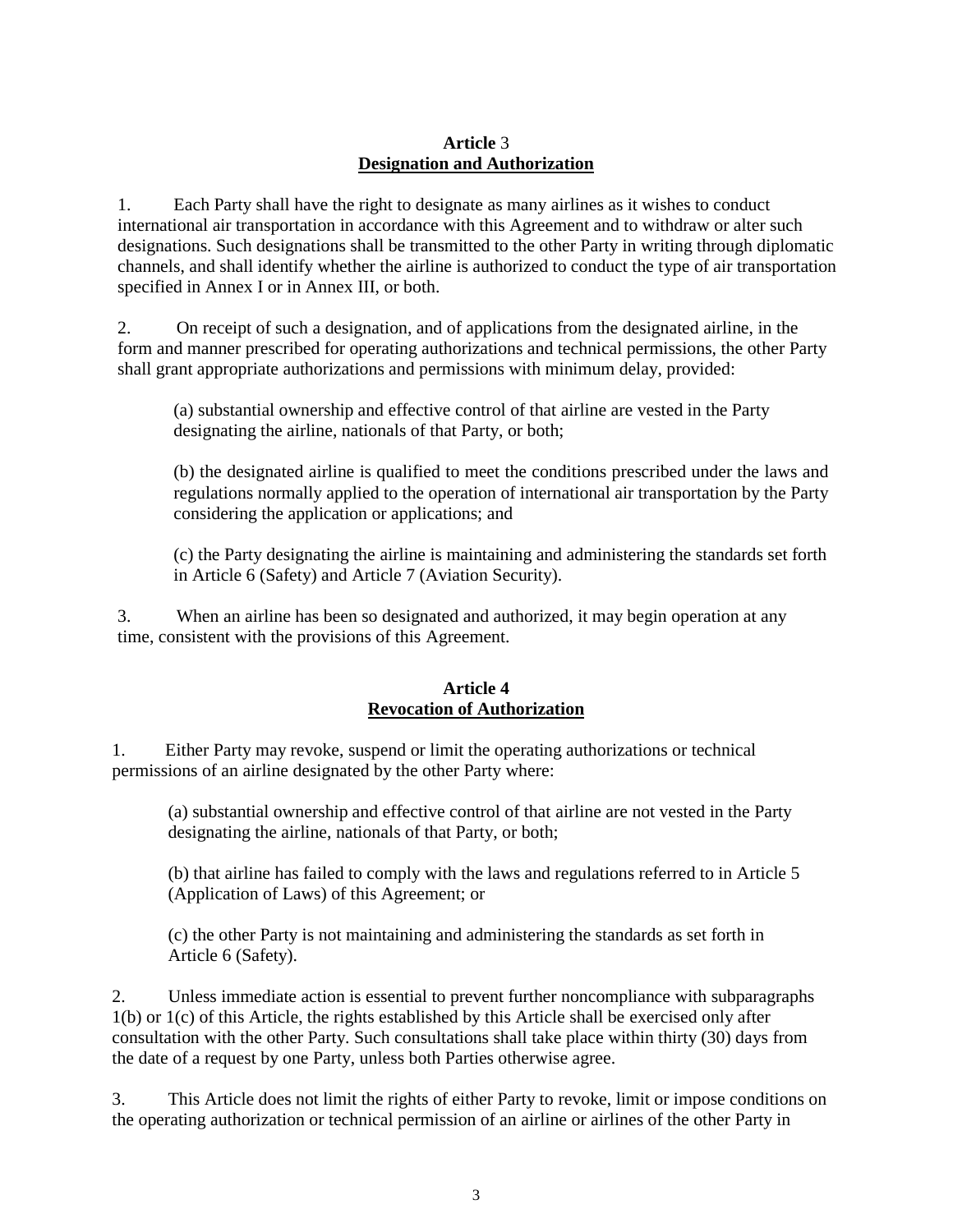accordance with the provisions of Article 7 (Aviation Security).

## **Article 5 Application of Laws**

1. While entering, within, or leaving the territory of one Party, its laws and regulations relating to the operation and navigation of aircraft shall be complied with by the airlines of the other Party.

2. While entering, within, or leaving the territory of one Party, its laws and regulations relating to the admission to or departure from its territory of passengers, crew or cargo on aircraft (including regulations relating to entry, clearance, aviation security, immigration, passports, customs and quarantine or, in the case of mail, postal regulations) shall be complied with by, or on behalf of, such passengers, crew or cargo of the airlines of the other Party.

# **Article 6 Safety**

1. Each Party shall recognize as valid, for the purpose of operating the air transportation provided for in this Agreement, certificates of airworthiness, certificates of competency, and licenses issued or validated by the other Party and still in force, provided that the requirements for such certificates or licenses at least equal the minimum standards that may be established pursuant to the Convention. Each Party may, however, refuse to recognize as valid for the purpose of flight above its own territory, certificates of competency and licenses granted to or validated for its own nationals by the other Party.

2. Either Party may request consultations concerning the safety standards maintained by the other Party relating to aeronautical facilities, air crews, aircraft, and operation of the designated airlines. Such consultations shall take place within thirty (30) days from the date of a request by one Party, unless both Parties otherwise agree. If, following such consultations, one Party finds that the other Party does not effectively maintain or administer safety standards and requirements, in these areas that at least equal the minimum standards that may be established pursuant to the Convention, the other Party shall be notified of such findings and the steps considered necessary to conform with these minimum standards, and the other Party shall take appropriate corrective action. Each Party reserves the right to withhold, revoke, or limit the operating authorization or technical permission of an airline or airlines designated by the other Party in the event the other Party does not take such appropriate corrective action within a reasonable time.

### **Article 7 Aviation Security**

1. In accordance with their rights and obligations under international law, the Parties reaffirm that their obligation to each other to protect the security of civil aviation against acts of unlawful interference forms an integral part of this Agreement. Without limiting the generality of their rights and obligations under international law, the Parties shall in particular act in conformity with the provisions of the Convention on Offenses and Certain Other Acts Committed on Board Aircraft,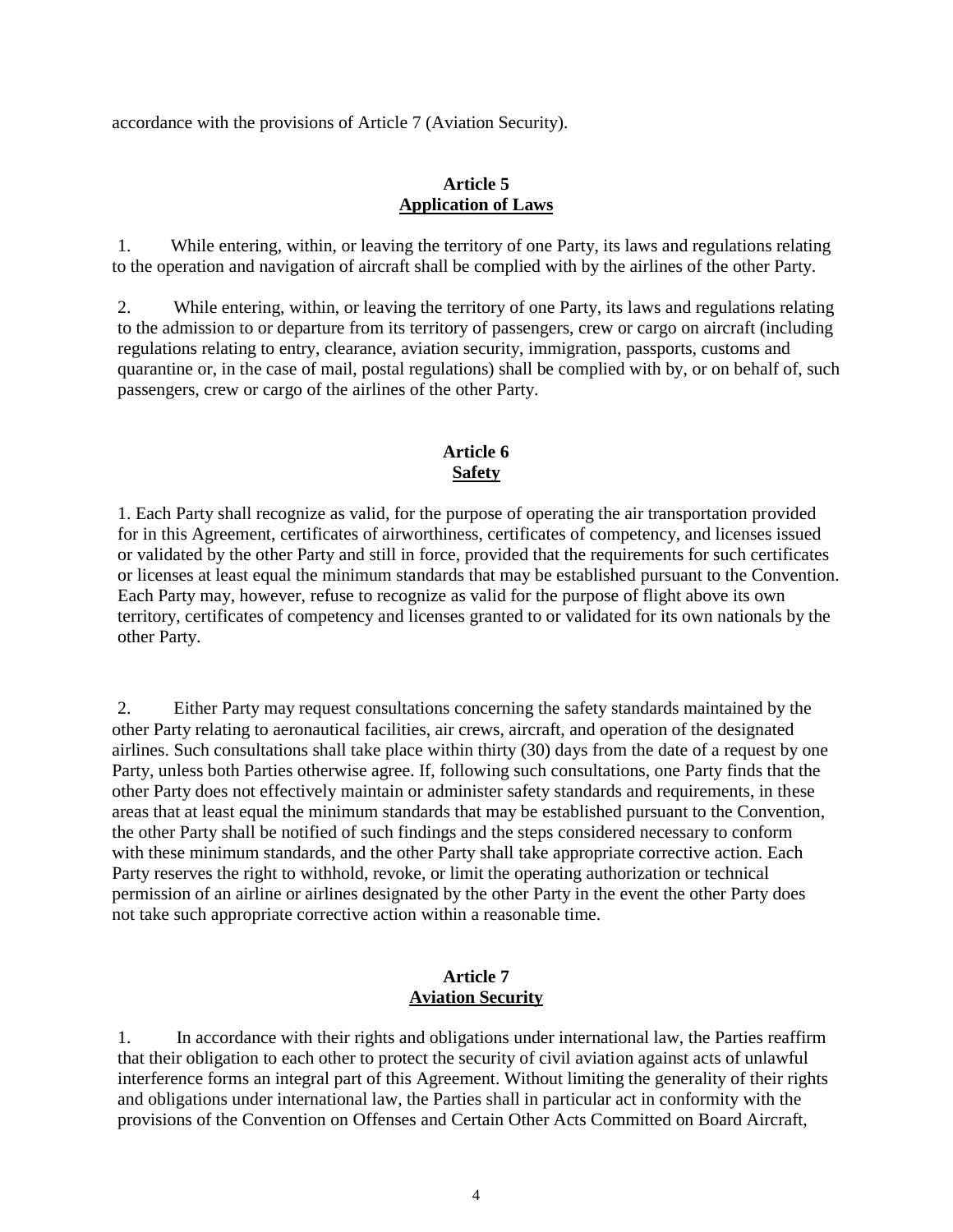signed at Tokyo on September 14, 1963, the Convention for the Suppression of Unlawful Seizure of Aircraft, signed at The Hague on December 16, 1970, the Convention for the Suppression of Unlawful Acts against the Safety of Civil Aviation, signed at Montreal on September 23, 1971, and the Protocol for the Suppression of Unlawful Acts of Violence at Airports Serving International Civil Aviation, signed at Montreal on February 24, 1988.

2. The Parties shall provide upon request all necessary assistance to each other to prevent acts of unlawful seizure of civil aircraft and other unlawful acts against the safety of such aircraft, of their passengers and crew, and of airports and air navigation facilities, and to address any other threat to the security of civil air navigation.

3. The Parties shall, in their mutual relations, act in conformity with the aviation security standards and, so far as they are applied by them, the recommended practices established by the International Civil Aviation Organization and designated as Annexes to the Convention; they shall require that operators of aircraft of their registry, operators of aircraft who have their principal place of business or permanent residence in their territory, and the operators of airports in their territory, act in conformity with such aviation security provisions. In this Article, the reference to the aviation security standards includes any difference notified to the International Civil Aviation Organization by the concerned Party.

4. With full regard and mutual respect for each others' sovereignty, each Party agrees that its operators of aircraft may be required to observe the security provisions required by the other Party for entry into, departure from, and while within the territory of that other Party and to take adequate measures to protect aircraft and to inspect passengers, crew, and their baggage and carry-on items, as well as cargo and aircraft stores, prior to and during boarding or loading. Each Party shall also give positive consideration to any request from the other Party for special security measures to meet a particular threat.

5. When an incident or threat of an incident of unlawful seizure of aircraft or other unlawful acts against the safety of passengers, crew, aircraft, airports or air navigation facilities occurs, the Parties shall assist each other by facilitating communications and other appropriate measures intended to terminate rapidly and safely such incident or threat.

6. When a Party has reasonable grounds to believe that the other Party has departed from the aviation security provisions of this Article, the aeronautical authorities of that Party may request immediate consultations with the aeronautical authorities of the other Party. Failure to reach a satisfactory agreement within fifteen (15) days from the date of such request shall constitute grounds to take appropriate action to protect the security of civil aviation. Such action may include withholding, revoking, limiting, or imposing conditions on the operating authorization and technical permissions of an airline or airlines of the Party that has departed from the aviation security provisions of this Article. When required by an emergency presenting an exceptional threat to the security of passengers, crew or aircraft, a Party may take interim appropriate action to meet the threat where that Party has reasonable grounds to believe that the other Party has not adequately fulfilled all of its obligations under this Article. Any action taken in accordance with the present paragraph shall be discontinued upon compliance by the other Party with the security provisions of this Article.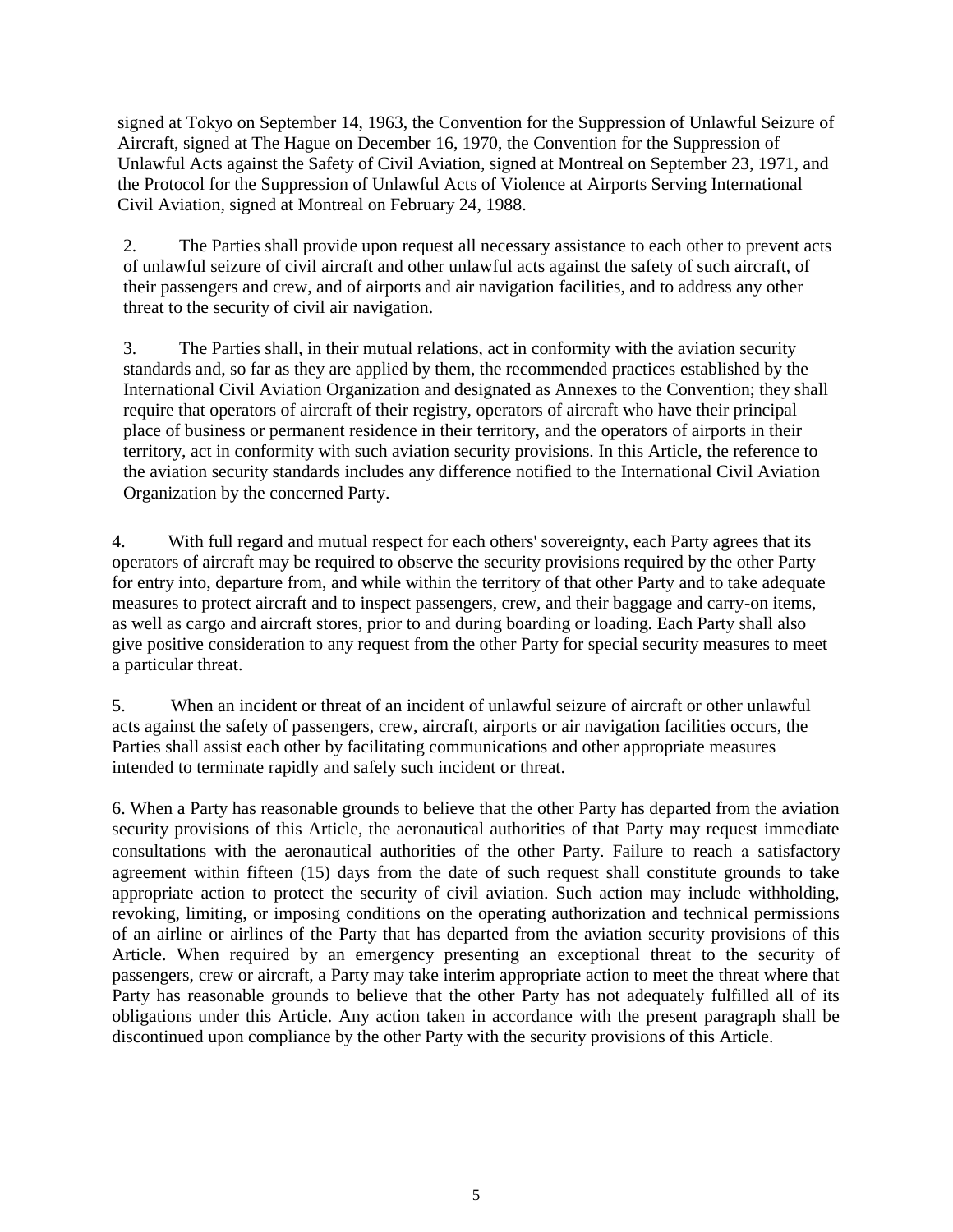## **Article 8 Commercial Opportunities**

1. The airlines of each Party shall have the right to establish offices in the territory of the other Party for the promotion and sale of air transportation.

2. The designated airlines of each Party shall be entitled, in accordance with the laws and regulations of the other Party relating to entry, residence, and employment, to bring in and maintain in the territory of the other Party managerial, sales, technical, operational, and other specialist staff required for the provision of air transportation.

3. Each designated airline shall have the right to perform its own ground-handling in the territory of the other Party ("self-handling") or, at its option, select among competing agents for such services in whole or in part. These rights shall be subject only to physical constraints resulting from considerations of available space or capacity, or airport safety, consistent with the laws and regulations of the Parties in effect on the date this Agreement is signed. Where such considerations preclude self-handling, ground services shall be available on an equal basis to all airlines; charges shall be based on the costs of services provided; and such services shall be comparable to the kind and quality of services as if self-handling were possible.

4. Any airline of each Party may engage in the sale of air transportation in the territory of the other Party directly and, at the discretion of the airline, through its agents, except as may be specifically provided by the charter regulations of the country in which the charter originates that relate to the protection of passenger funds, and passenger cancellation and refund rights. Each airline shall have the right to sell such transportation, and any person shall be free to purchase such transportation, in the currency of that territory or in freely convertible currencies.

5. Each airline shall have the right to convert and remit to its country, on demand, local revenues in excess of sums locally disbursed. Conversion and remittance shall be permitted promptly without restrictions or taxation in respect thereof at the rate of exchange applicable to current transactions and remittance on the date the airline makes the initial application for remittance.

6. The airlines of each Party shall be permitted to pay for local expenses, including purchases of fuel, in the territory of the other Party in local currency. At their discretion, the airlines of each Party may pay for such expenses in the territory of the other Party in freely convertible currencies, according to local currency regulation.

7. In operating or holding out the authorized services on the agreed routes, provided that all airlines in such arrangements (a) hold the appropriate authority and (b) meet the requirements normally applied to such arrangements, any designated airline of one Party may enter into cooperative marketing arrangements such as blocked-space, code-sharing or leasing arrangements, with:

i) an airline or airlines of either Party; and

ii) an airline or airlines of a third country, provided that such third country authorizes or allows comparable arrangements between the airlines of the other Party and other airlines on services to, from and via such third country.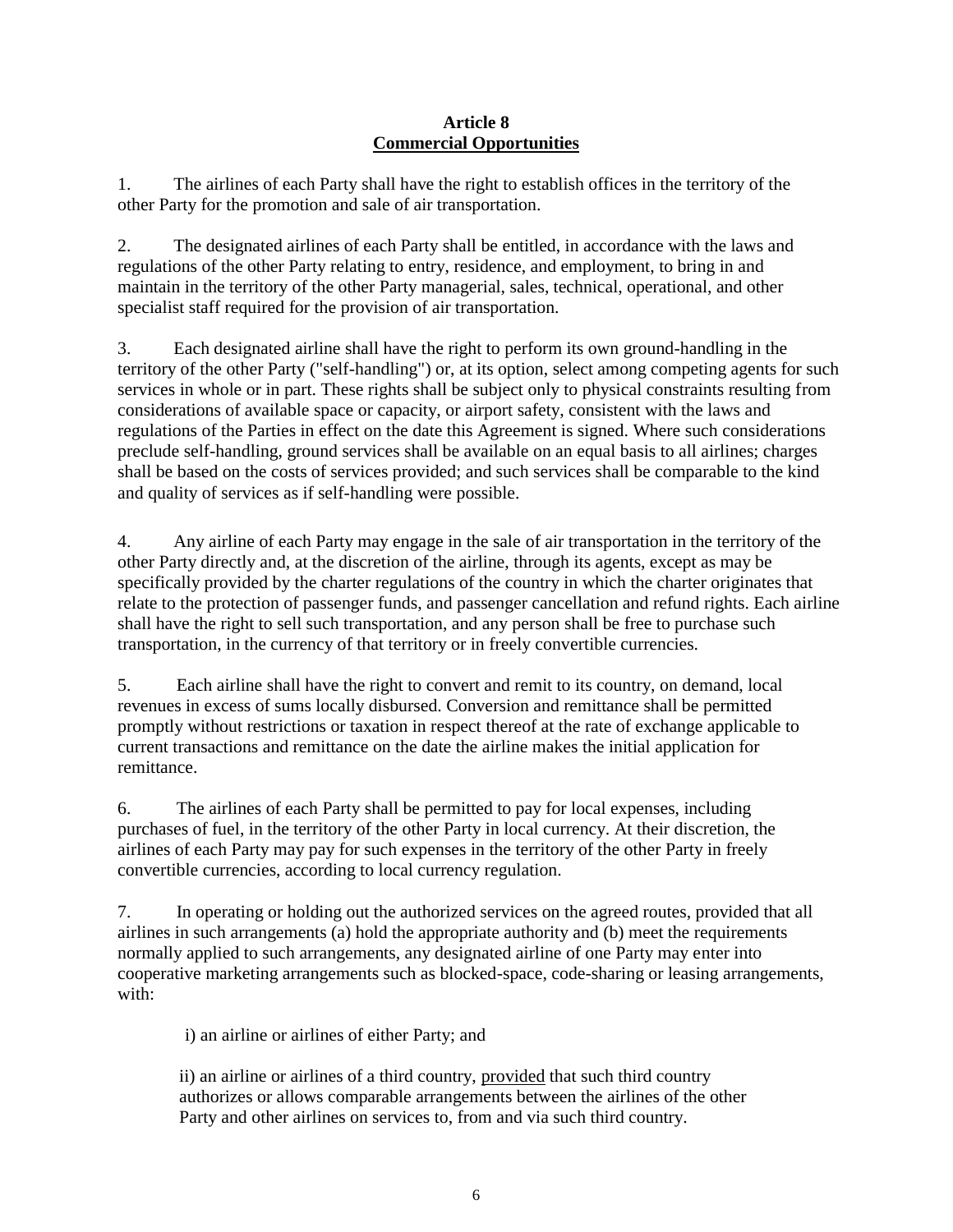## **Article 9 Customs Duties and Charges**

1. On arriving in the territory of one Party, aircraft operated in international air transportation by the designated airlines of the other Party, their regular equipment, ground equipment, fuel, lubricants, consumable technical supplies, spare parts (including engines), aircraft stores (including but not limited to such items of food, beverages and liquor, tobacco and other products destined for sale to or use by passengers in limited quantities during flight), and other items intended for or used solely in connection with the operation or servicing, maintenance or repair of aircraft engaged in international air transportation shall be exempt, on the basis of reciprocity, from all import restrictions, property taxes and capital levies, customs duties, excise taxes, and similar fees and charges that are (a) imposed by the national

authorities, and (b) not based on the cost of services provided, provided that such equipment and supplies remain on board the aircraft.

2. There shall also be exempt, on the basis of reciprocity, from the taxes, levies, duties, fees and charges referred to in paragraph 1 of this Article, with the exception of charges based on the cost of the service provided:

(a) aircraft stores introduced into or supplied in the territory of a Party and taken on board, within reasonable limits, for use on outbound aircraft of an airline of the other Party engaged in international air transportation, even when these stores are to be used on a part of the journey performed over the territory of the Party in which they are taken on board;

(b) regular equipment, ground equipment and spare parts (including engines) introduced into the territory of a Party for the servicing, maintenance, or repair of aircraft of an airline of the other Party used in international air transportation;

(c) fuel, lubricants and consumable technical supplies introduced into or supplied in the territory of a Party for use in an aircraft of an airline of the other Party engaged in international air transportation, even when these supplies are to be used on a part of the journey performed over the territory of the Party in which they are taken on board; and

(d) promotional and advertising materials introduced into or supplied in the territory of one Party and taken on board, within reasonable limits, for use on outbound aircraft of an airline of the other Party engaged in international air transportation, even when these materials are to be used on a part of the journey performed over the territory of the Party in which they are taken on board.

3. Equipment and supplies referred to in paragraphs 1 and 2 of this Article may be required to be kept under the supervision or control of the appropriate authorities.

4. The exemptions provided by this Article shall also be available where the designated airlines of one Party have contracted with another airline, which similarly enjoys such exemptions from the other Party, for the loan or transfer in the territory of the other Party of the items specified in paragraphs 1 and 2 of this Article.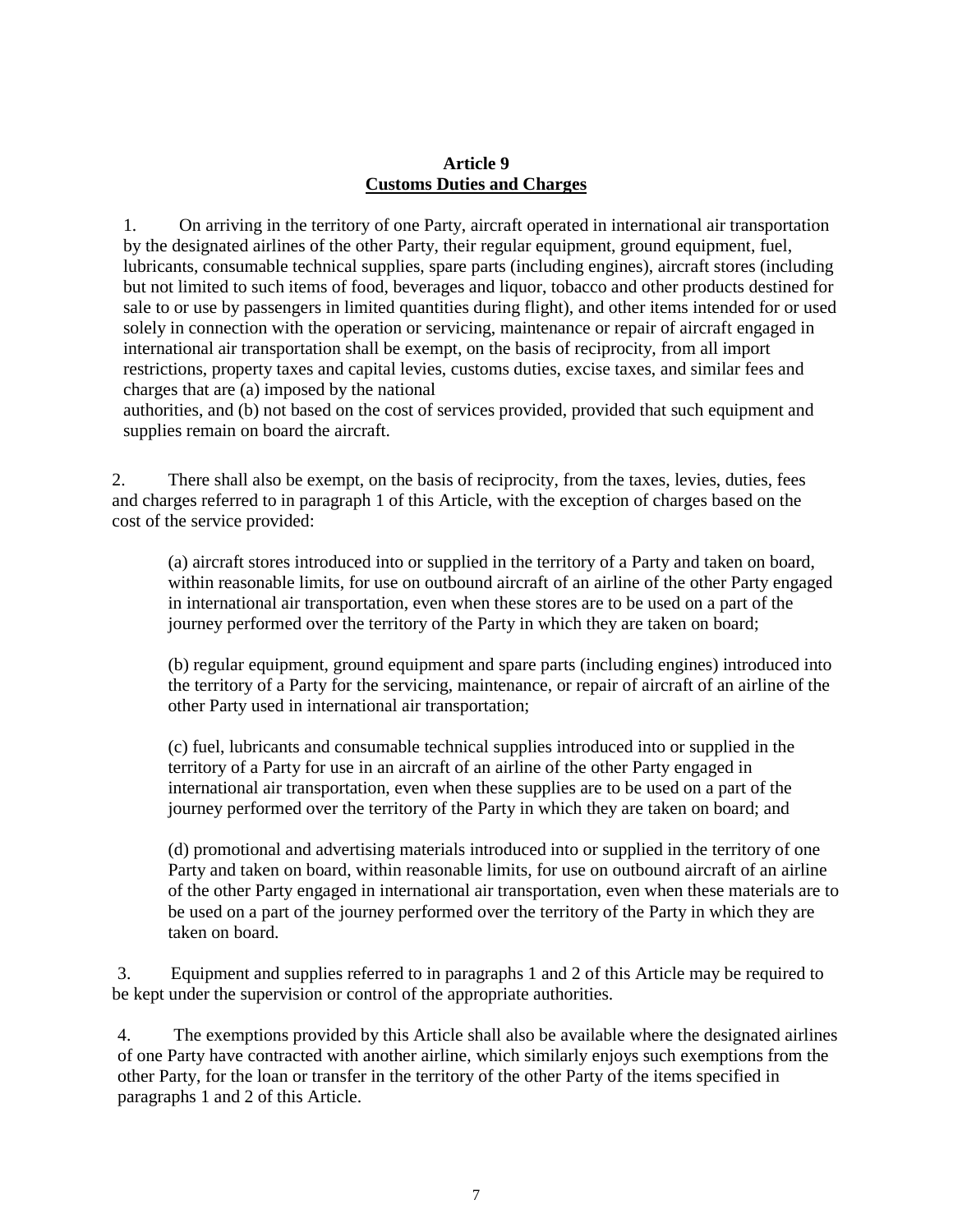5. A Party may request the assistance of the other Party, on behalf of its airline or airlines, in securing, on the basis of reciprocity, an exemption from taxes, duties, charges and fees imposed by State and local governments or authorities on the goods specified in paragraphs 1 and 2 of this Article, as well as from fuel through-put charges, in the circumstances described in this Article, except to the extent that the charges are based on the cost of providing the service. In response to such a request, the other Party shall bring the views of the requesting Party to the attention of the relevant governmental unit or authority and urge that those views be given appropriate consideration.

## **Article 10 User Charges**

1. User charges that may be imposed by the competent charging authorities or bodies of each Party on the airlines of the other Party shall be just, reasonable, not unjustly discriminatory, and equitably apportioned among categories of users. In any event, any such user charges shall be assessed on the airlines of the other Party on terms not less favorable than the most favorable terms available to any other airline in the same charging category at an airport at the time the charges are assessed.

2. User charges imposed on the airlines of the other Party may reflect, but shall not exceed, the full cost to the competent charging authorities or bodies of providing the appropriate airport, airport environmental, air navigation, and aviation security facilities and services at the airport or within the airport system. Such user charges may include a reasonable return on assets, after depreciation. Facilities and services for which charges are made shall be provided on an efficient and economic basis.

3. Each Party shall encourage consultations between the competent charging authorities or bodies in its territory and the airlines using the services and facilities, and shall encourage the competent charging authorities or bodies and the airlines to exchange such information as may be necessary to permit an accurate review of the reasonableness of the charges in accordance with the principles of paragraphs 1 and 2 of this Article. Each Party shall encourage the competent charging authorities to provide users with reasonable notice of any proposal for changes in user charges to enable users to express their views before changes are made.

4. The provisions of Article 14 shall not be invoked with respect to disputes under this Article, unless:

(a) one Party fails to undertake a review of the charge or practice that is the subject of complaint by the other Party within ninety (90) days, or as otherwise agreed between the Parties; or

(b) following such a review, the first Party fails to take all steps within its power to remedy any charge or practice that is inconsistent with this Article.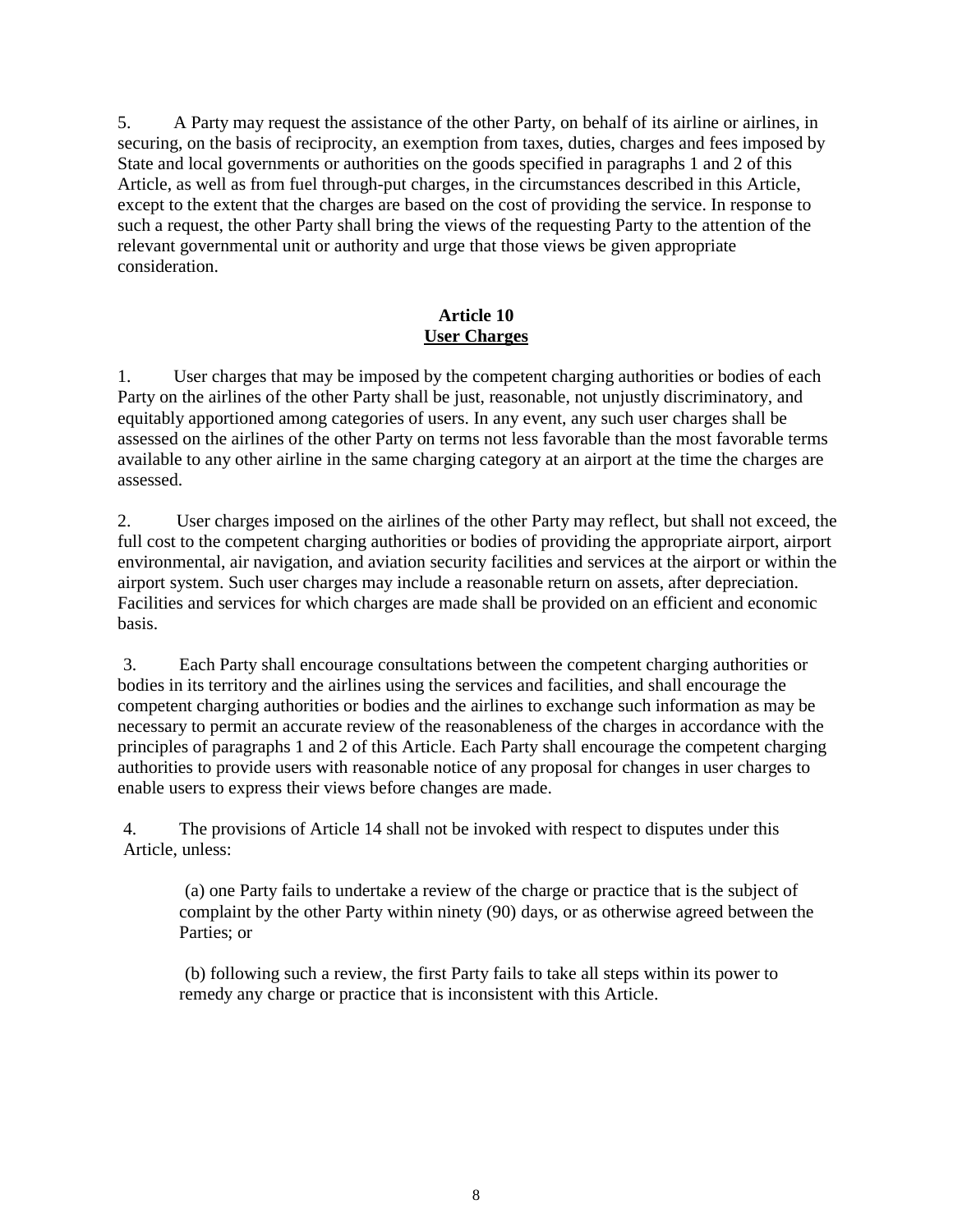## **Article 11 Fair Competition**

1. Each Party shall allow a fair and equal opportunity for the designated airlines of both Parties to compete in providing the international air transportation governed by this Agreement. A Party shall promptly examine concerns notified by the other Party that unfair competitive behavior by an airline or airlines of the first Party is adversely affecting an airline or airlines of the other Party. Following such examination, a Party shall, when appropriate, take steps following notice from the other Party to ensure that fair and equal opportunity to compete exists.

2. Each Party shall allow each designated airline to determine the frequency and capacity of the international air transportation it offers, consistent with the rights granted in this Agreement, based upon commercial considerations in the marketplace. Consistent with this right, neither Party shall unilaterally limit the volume of traffic, frequency or regularity of service, or the aircraft type or types operated by the designated airlines of the other Party, except as may be required for customs, technical, operational (including congestion) or environmental reasons under uniform conditions consistent with Article 15 of the Convention, or as otherwise specified in this Agreement.

3. Neither Party shall impose on the designated airlines of the other Party any requirement with respect to capacity, frequency or traffic that would be inconsistent with the purposes of this Agreement.

4. Except as may be necessary to implement the rights in this Agreement, neither Party shall require the filing of schedules or programs for charter flights by airlines of the other Party for approval, except as may be required on a non-discriminatory basis. If a Party requires such filings, it shall minimize the administrative burdens of filing requirements and procedures on air transportation intermediaries and on designated airlines of the other Party.

5. The frequency and capacity to be offered by airlines of the United States for services between the territory of France and a third country member of the European Union on the date this Agreement is signed, consistent with the rights granted in this Agreement, shall be approved or permitted provided such frequency and capacity are not specifically prohibited under the Community law in effect on the date this Agreement is signed.

# **Article 12 Pricing**

1. Each Party shall allow prices for air transportation to be established by each designated airline based upon commercial considerations in the marketplace. Intervention by the Parties shall be limited to:

(a) prevention of unreasonably discriminatory prices or practices;

(b) protection of consumers from prices that are unreasonably high or restrictive due to the abuse of a dominant position;

(c) protection of airlines from prices that are artificially low due to direct or indirect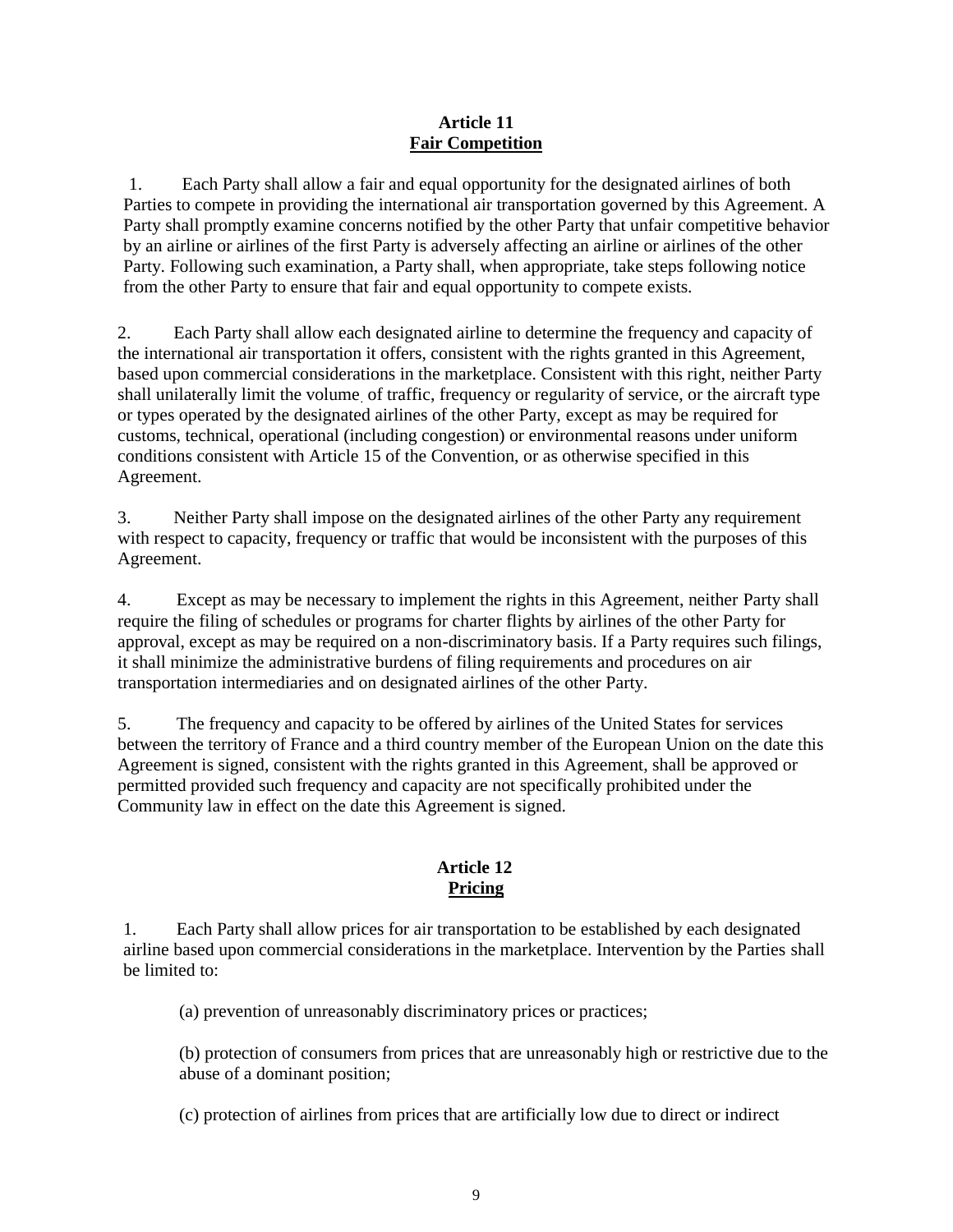subsidy or support; and

(d) protection of airlines from prices that are artificially low, where evidence exists as to an intent to eliminate competition.

2. Each Party may require notification to or filing with its aeronautical authorities of prices to be charged to or from its territory by airlines of the other Party. Notification or filing by the airlines of both Parties may be required no more than thirty (30) days before the proposed date of effectiveness. In individual cases, notification or filing may be permitted on shorter notice than normally required. Except as may be necessary to implement the rights under this Agreement, neither Party shall require the notification or filing by airlines of the other Party of prices charged by charterers to the public, except as may be required on a non-discriminatory basis.

3. Neither Party shall take unilateral action to prevent the inauguration or continuation of a price proposed to be charged or charged by:

(a) an airline of either Party for international air transportation between the territories of the Parties, or;

(b) an airline of one Party for international air transportation between the territory of the other Party and any other country, consistent with the rights granted in this Agreement,

including in both cases transportation on an interline or intraline basis, provided that, in the case of services to or from a third country that is a member of the European Union on the date that this Agreement is signed, such price is not specifically prohibited under the Community law in effect on the date that this Agreement is signed.

4. If either Party believes that any such price is inconsistent with the considerations set forth in paragraph 1 of this Article, it shall request consultations and notify the other Party of the reasons for its dissatisfaction as soon as possible. These consultations shall be held not later than thirty (30) days after receipt of the request, and the Parties shall cooperate in securing information necessary for reasoned resolution of the issue. If the Parties reach agreement with respect to a price for which a notice of dissatisfaction has been given, each Party shall take appropriate action, consistent with its national law, to put that agreement into effect. Without such mutual agreement, the price shall go into effect or continue in effect.

## **Article 13 Consultations and High-Level Meetings**

## Part A - Consultations

1. The Parties shall at all times endeavour to agree on the interpretation and application of this Agreement and shall make every attempt through cooperation, exchange of information, and consultations to arrive at a mutually satisfactory resolution of any matter that might affect its operation.

2. Either Party may request consultations regarding any aspect of the Agreement, including, but not limited to, any actual or proposed measure or any matter that it considers affects the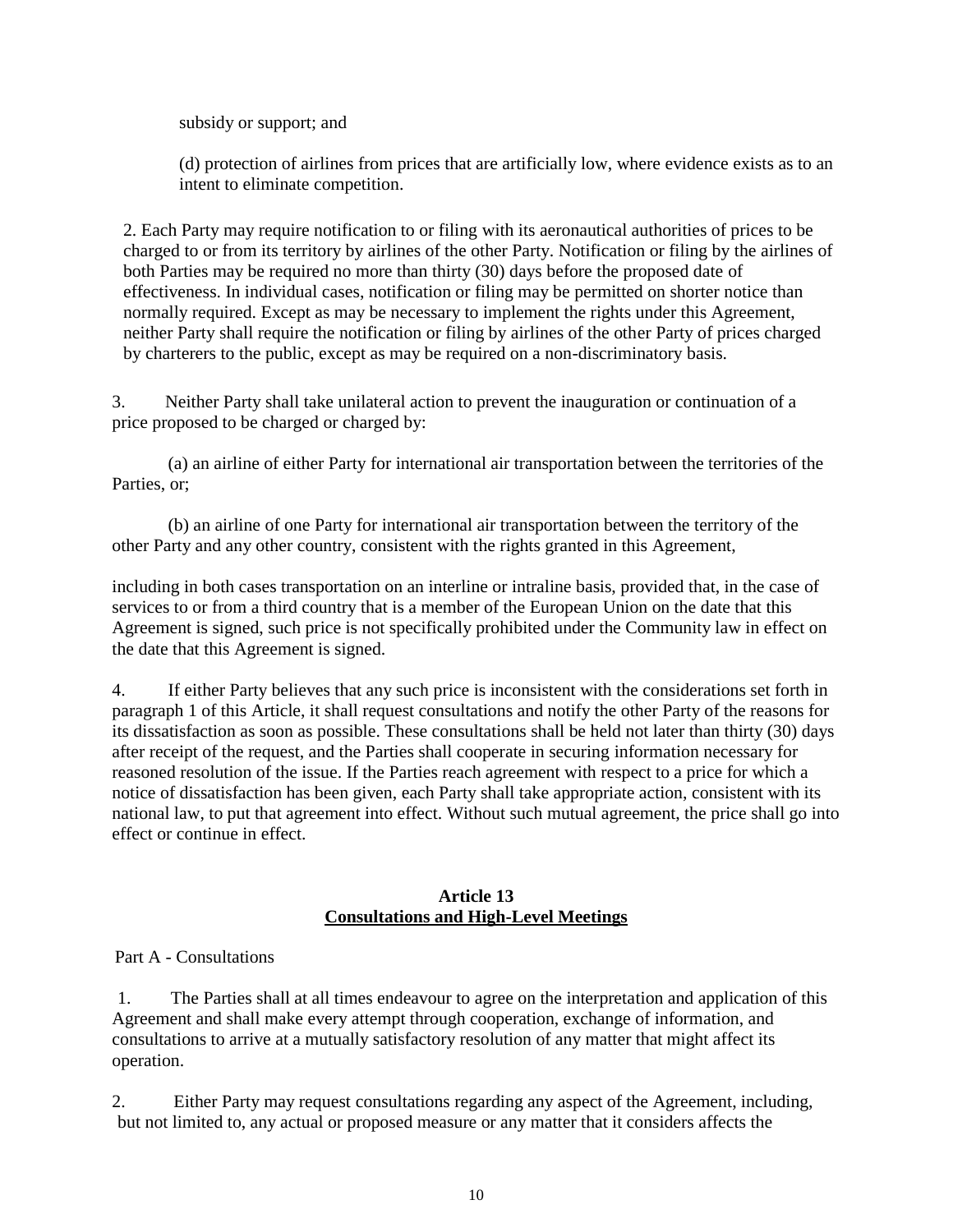interpretation or application of the Agreement. On matters which the requesting Party deems and states to be urgent, such consultations shall commence within fifteen (15) days of the date of delivery of the request, unless otherwise agreed between the Parties. In all other cases consultations shall commence at the earliest possible date, but not later than thirty (30)

days from the date of receipt of the request for consultations, unless otherwise agreed by the Parties.

3. The Parties shall make every attempt to arrive as expeditiously as possible at a mutually satisfactory resolution of any matter through consultations. To the extent one Party has requested consultations regarding an actual or proposed measure of a State or local government or authority of the other Party, which the requesting Party believes to be inconsistent with the Agreement, such other Party shall bring the views of the requesting Party to the attention of the relevant governmental unit or authority.

4. The Parties shall exchange sufficient information to enable a full examination of how the actual or proposed measure or other matter affects, or might affect, the operation of the Agreement.

5. Each Party shall treat any confidential or proprietary information exchanged in the course of consultations on the same basis as the Party providing the information treats it.

If the Parties fail to resolve a matter on which consultations have been requested within: (a)

thirty (30) days of the commencement of consultations;

(b) thirty (30) days of delivery of a request for consultations in matters deemed and stated to be urgent by the requesting Party; or

(c) such other period as they may agree;

either Party may request in writing a High-Level Meeting, as set out in Part B below. Furthermore, with regard to a dispute or complaint covered by Part C, paragraph 1, of this Article that a Party deems urgent and believes is likely to result in irreparable harm to one or more of its airlines, a Party may request in writing the review of the dispute or complaint by independent advisory experts, as set out in Part C below.

## Part B - High-Level Meeting

1. A High-Level Meeting, which may include representatives of, for the United States, the Department of State and/or the Department of Transportation and, for France, the Ministry of Foreign Affairs and/or the Ministry in charge of Transportation, shall be held at the request of either Party. At the request of either Party, the High-Level Meeting shall be between, for the United States, the Secretary of State and/or the Secretary of Transportation and, for France, the Minister of Foreign Affairs and/or the Minister in charge of Transportation, or their designees.

- 2. The purpose of a High-Level Meeting shall be to:
	- (a) consider any matter that may affect the operation of this Agreement; and
	- (b) resolve disputes that may arise regarding its interpretation or application.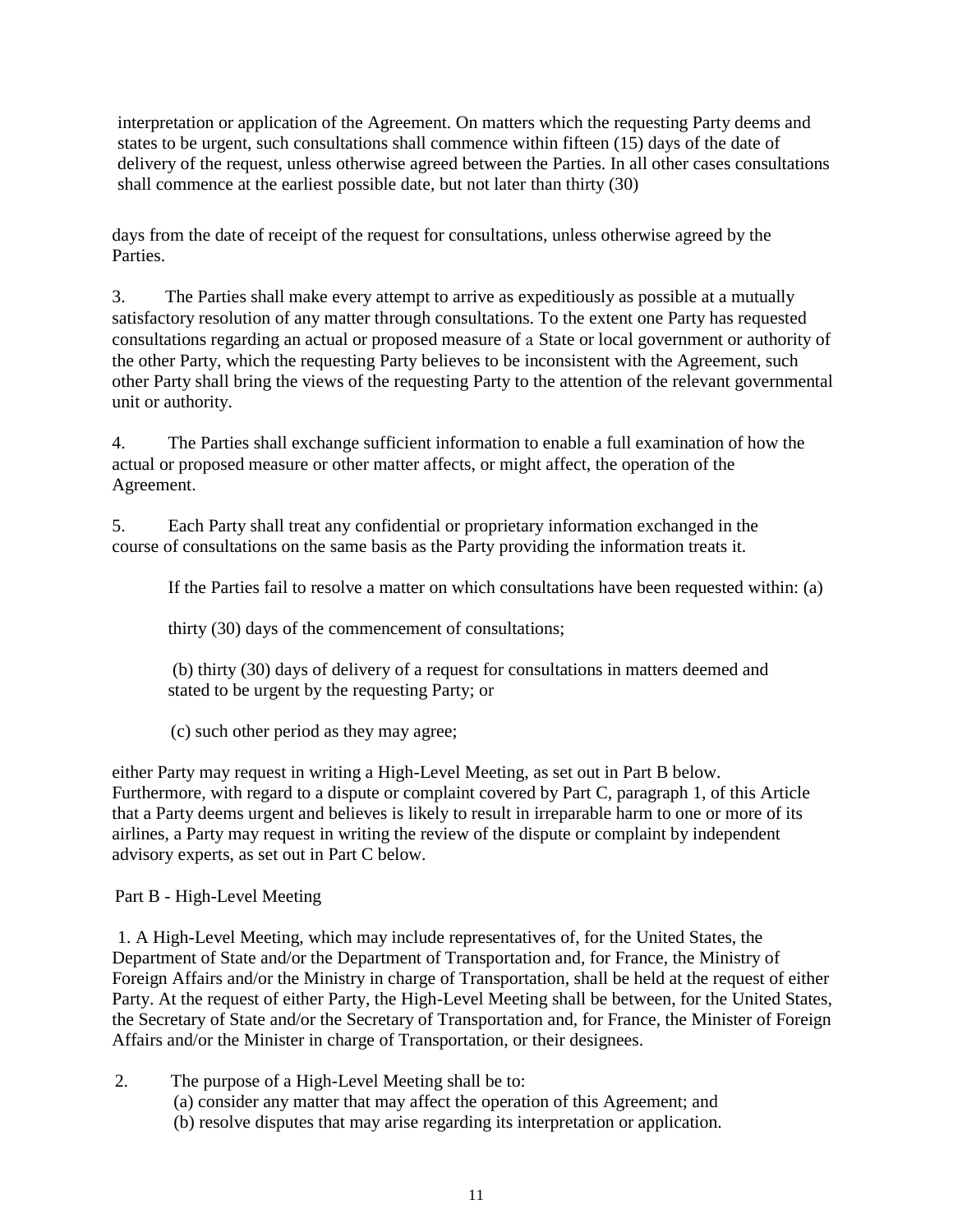3. A High-Level Meeting may:

(a) establish, and delegate responsibilities to, *ad hoc* or standing committees, or working groups;

(b) seek the advice of non-governmental persons or groups;

(c) have recourse to good offices, conciliation, mediation, or such other similar procedures;

(d) appoint technical advisors or experts groups which may, if so instructed by the High-Level Meeting:

(i) review the facts underlying a dispute; (ii) prepare written reports; and (iii) offer recommendations for resolution of the dispute;

if the Parties believe such measures will assist them in reaching a mutually satisfactory resolution of the dispute.

4. If a High-Level Meeting is requested pursuant to this Article, the requesting Party shall state in the request the measure or other matter complained of and indicate the provisions of this Agreement that it considers relevant.

5. Unless it is mutually agreed by the Parties that a High-Level Meeting will not be convened or should be delayed, a High-Level Meeting requested pursuant to this Article shall convene within twenty (20) days of delivery of the request and shall endeavor to resolve the dispute promptly.

Part C - Advice of Experts

I . Where a Party has requested a High-Level Meeting, following the conclusion of urgent consultations, to address allegations that evidence exists of the intent of an airline or airlines of the other Party to eliminate competition through anticompetitive conduct and that the airline or airlines have a substantial likelihood of succeeding, a High-Level Meeting shall, upon request of either Party, obtain the advice of experts concerning the airline conduct at issue.

2. Within ten (10) working days of a request by a Party for advice of experts, each Party shall select one independent expert who is not an employee of that Party. If either Party fails to appoint an expert within the required time, then the expert selected shall provide the requested advice.

3. The experts so selected may develop information from any sources they deem relevant, subject to such cost and timeliness parameters that the Parties may agree to impose. At a minimum, however, the experts shall solicit and fully consider the views of both Parties on the controversy. The Parties shall cooperate with all reasonable requests of the experts.

4. Specific procedures shall be established at the discretion of the experts, but no formal hearing procedure shall be employed. The experts may offer their advice in either an oral or written format. Unless the parties agree otherwise, the experts shall report to the Parties no later than thirty (30) days after their selection.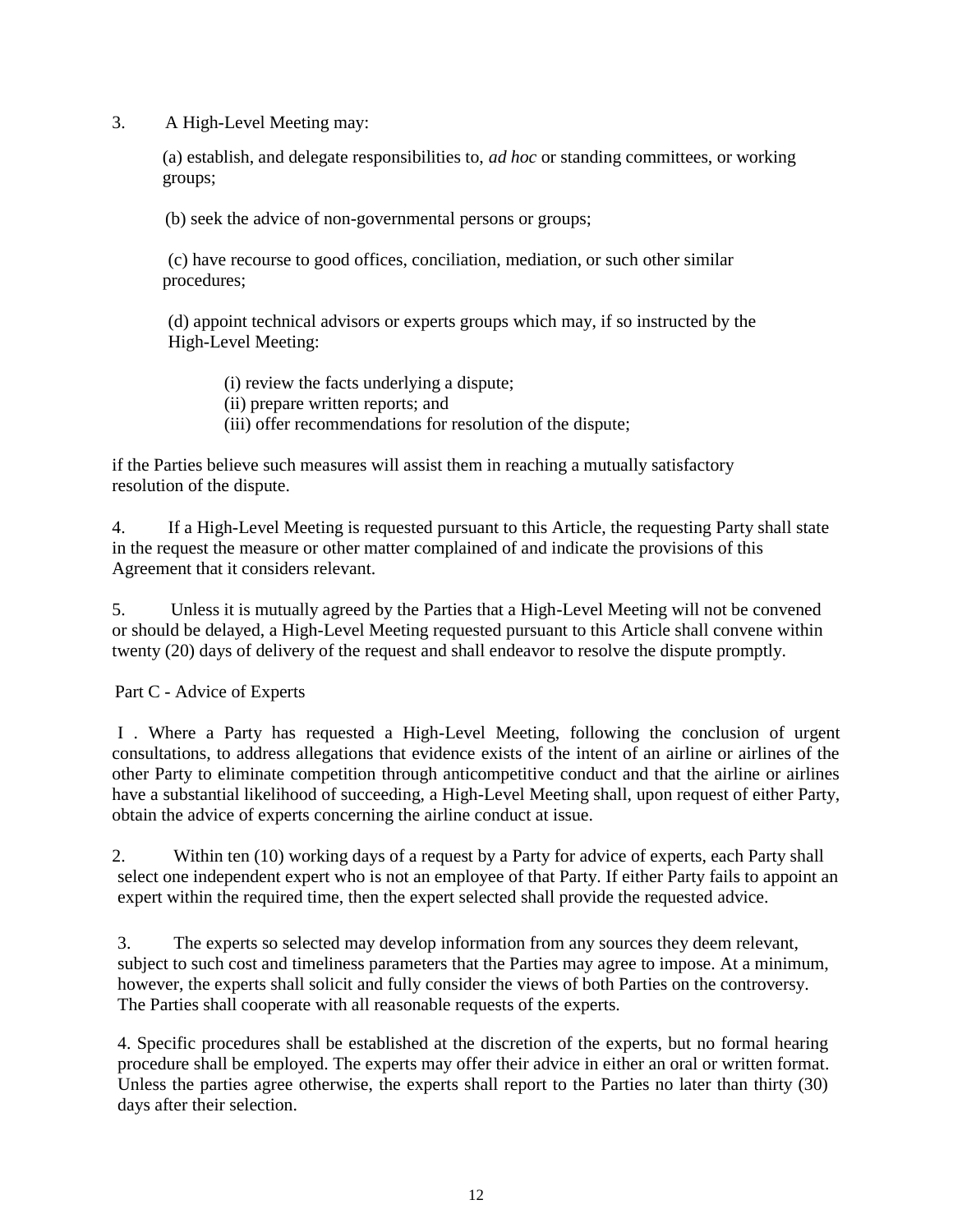5. Any conclusions of the experts shall be considered as advice and shall have no precedential or evidentiary value and shall not be advanced or admissible in any adjudication, arbitration, or similar proceeding under this Agreement or otherwise.

6. The cost related to experts shall be divided between the Parties, with common costs being divided equally between the Parties and costs of the expert selected by each Party borne by the selecting Party.

## **Article 14 Settlement of Disputes**

Part A - Arbitral Tribunal Proceedings

1. The provisions of this Article shall apply when a Party considers that there has been a violation of the Agreement, except that this Article shall not apply to individual prices charged by the airlines designated by either Party.

2. If a High-Level Meeting has convened pursuant to Article 13 and the matter has not been resolved within:

(a) forty (40) days after the delivery of the request for a High-Level Meeting;

(b) seventy-five (75) days after the delivery of the request for a High-Level Meeting, if Article 13, Part C, is invoked; or

(c) such other period as the Parties may agree; or

if it is mutually agreed by the Parties that a High-Level Meeting should not be convened, then either Party may request in writing the establishment of an arbitral tribunal with respect to the matters referred to in paragraph 1 of Part A of this Article which have been discussed at the High-Level Meeting, or if a High-Level Meeting has not been convened, which have been the subject of consultations.

3. Unless otherwise agreed by the Parties, the arbitral tribunal shall be established and perform its functions in a manner consistent with the provisions of this Article.

4. Arbitration shall be by a tribunal of three arbitrators to be constituted as follows: (a) Within twenty (20) days after the receipt of a request for arbitration, each Party shall name one arbitrator. Within twenty (20) days after these two arbitrators have been named, they shall by agreement appoint a third arbitrator, who shall act as President of the arbitral tribunal.

(b) If either Party fails to name an arbitrator, or if the third arbitrator is not appointed in accordance with subparagraph (a) of this paragraph, either Party may request the President of the Council of the International Civil Aviation Organization to appoint the necessary arbitrator or arbitrators within twenty (20) days. If the President of the Council is of the same nationality as one of the Parties, the most senior Vice President who is not disqualified on that ground shall make the appointment.

5. Except as otherwise agreed, the arbitral tribunal shall determine the limits of its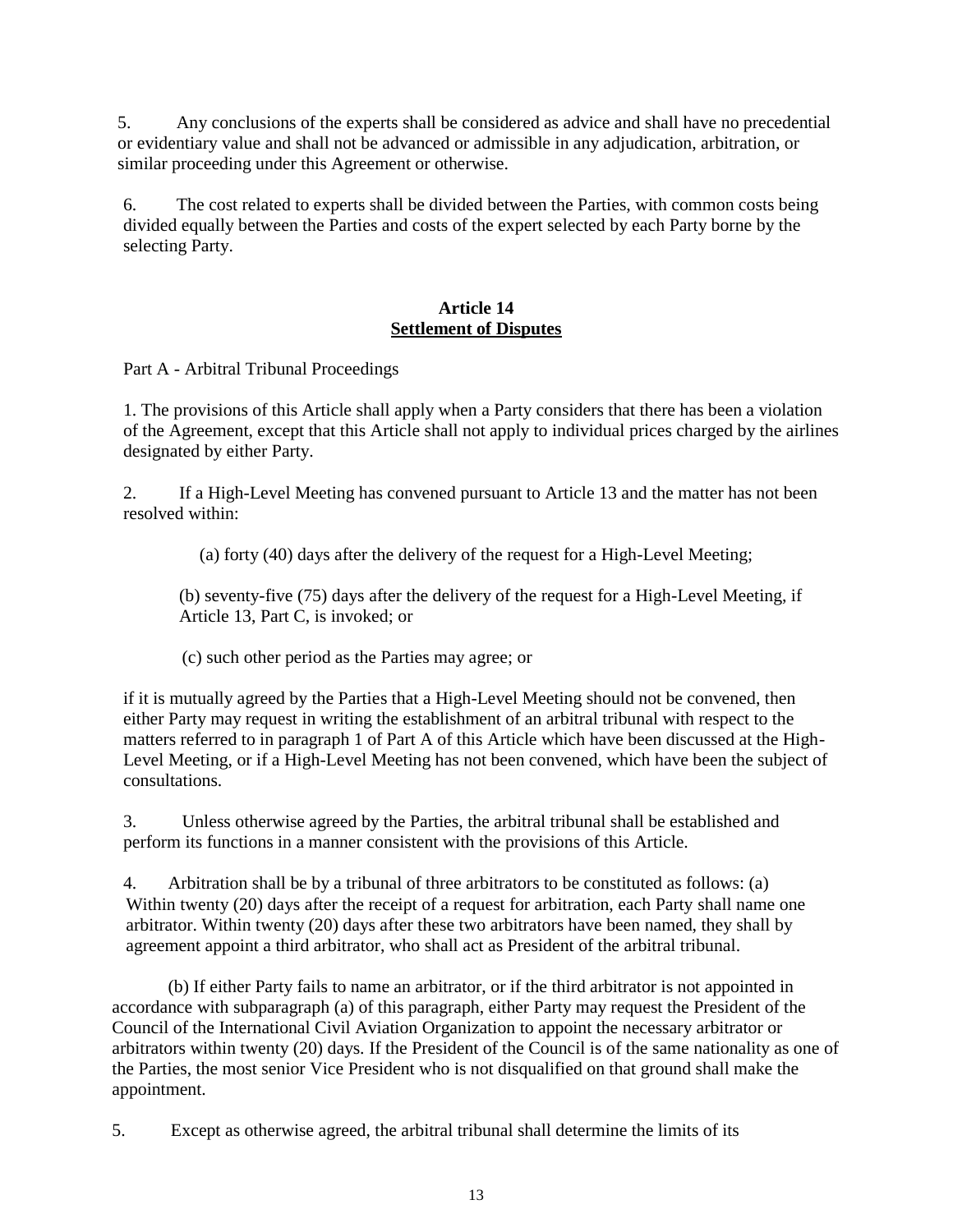jurisdiction in accordance with this Agreement and shall establish its own procedural rules.

6. The tribunal, once formed, may recommend interim relief measures pending its final determination.

7. At the direction of the tribunal or at the request of either of the Parties, a conference to determine the precise issues to be arbitrated and the specific procedures to be followed shall be held not later than fifteen (15) days after the tribunal is fully constituted.

8. Except as otherwise agreed or as directed by the tribunal, each Party shall submit a memorandum within forty-five (45) days of the time the tribunal is fully constituted. Replies shall be due sixty (60) days later. The tribunal shall hold a hearing at the request of either Party or on its own initiative within fifteen (15) days after replies are due.

9. The tribunal shall attempt within thirty (30) days after completion of the hearing or, if no hearing is held, after the date both replies are submitted, to render a written decision. In any case, the tribunal shall render its final decision within one hundred and sixty (160) days after the selection of the last arbitrator unless otherwise agreed by the Parties. The decision of the majority of the tribunal shall prevail.

10. The Parties may submit requests for clarification of the decision within fifteen (15) days after a final decision is rendered and any clarification given shall be issued within fifteen (15) days of such request.

Part B - Implementation of the Arbitral Tribunal Decision

I . If in its final decision an arbitral tribunal has determined that there has been a violation of this Agreement, the Party complained against shall either cure the violation or the Parties shall reach agreement on the resolution of the dispute, which normally shall conform with the determinations and recommendations, if any, of the arbitral tribunal.

2. Where resolution of the dispute involves a State or local government or authority, the Parties shall use their best efforts, consistent with national law, to give full effect to such resolution.

3. If in its final decision an arbitral tribunal has determined that there has been a violation of this Agreement and the Party complained against has not cured the violation or reached agreement with the complaining Party on a mutually satisfactory resolution pursuant to paragraph 1 of this Part within forty (40) days of receiving the final decision, such complaining Party may suspend the application of benefits of equivalent effect arising under this Agreement until such time as the Parties have reached agreement on a resolution of the dispute. However, nothing in this paragraph shall be construed as limiting the right of either Party to suspend the application of proportional benefits in accordance with international law.

4. In considering what benefits to suspend pursuant to paragraph 3 of Part B of this Article, a complaining Party should first seek to suspend benefits similar to those affected by the measure or other matter that the panel has found to violate this Agreement. If a complaining Party considers that it is not feasible or effective to suspend benefits similar to those affected, it may suspend benefits that are not similar.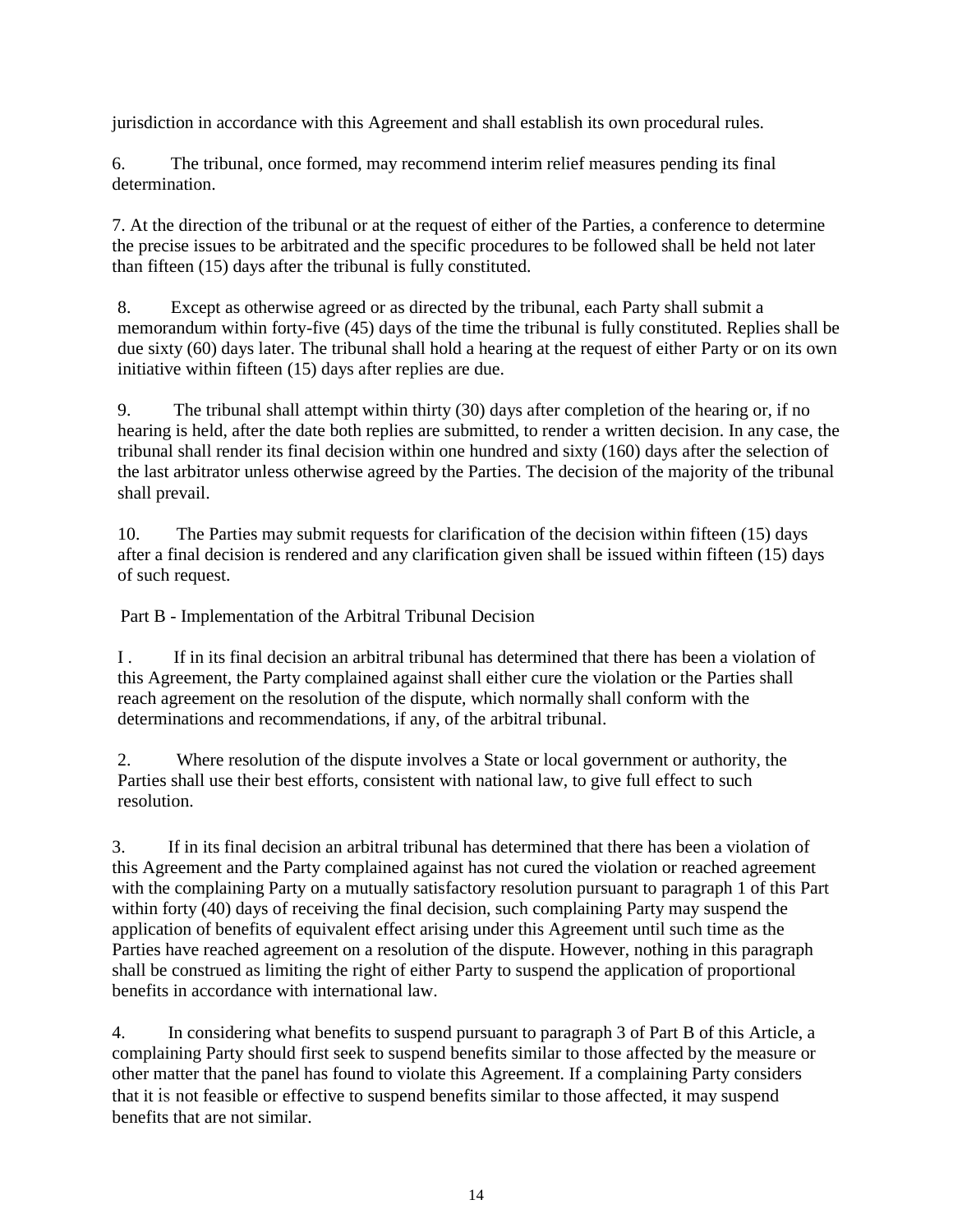Part C - Remuneration and Payment of Expenses

The expenses of the arbitral tribunal, including the fees and expenses of the arbitrators, shall be shared equally by the Parties. Any expenses incurred by the President of the Council of the International Civil Aviation Organization in connection with the procedures of part A, paragraph 4, of this Article shall be considered to be part of the expenses of the arbitral tribunal.

## **Article 15 Amendment of Agreement**

If either Party considers it desirable to modify any provision of this Agreement, it shall notify the other Party of the desired changes. Either Party may then request consultations. If requested, consultations shall begin within sixty (60) days from the date of the request. Any amendment shall be agreed in writing between the Parties.

## **Article 16 Multilateral Agreement**

If, after entry into force of this Agreement, both Parties become bound by a multilateral agreement that addresses matters covered by this Agreement, they shall consult to determine whether this Agreement should be revised to take into account the multilateral agreement.

## **Article 17 Termination**

Either Party may, at any time, give notice in writing to the other Party of its decision to terminate this Agreement. Such notice shall be sent simultaneously to the International Civil Aviation Organization. This Agreement shall terminate at midnight (at the place of receipt of the notice to the other Party) immediately before the first anniversary of the date of receipt of the notice by the other Party, unless the notice is withdrawn by agreement of the Parties before the end of this period.

### **Article 18 Registration with ICAO**

This Agreement and all amendments thereto shall be registered with the International Civil Aviation Organization.

## **Article 19 Entry into Force**

This Agreement and its Annexes shall enter into force on the date of signature.

IN WITNESS WHEREOF the undersigned, being duly authorized by their respective Governments, have signed this Agreement.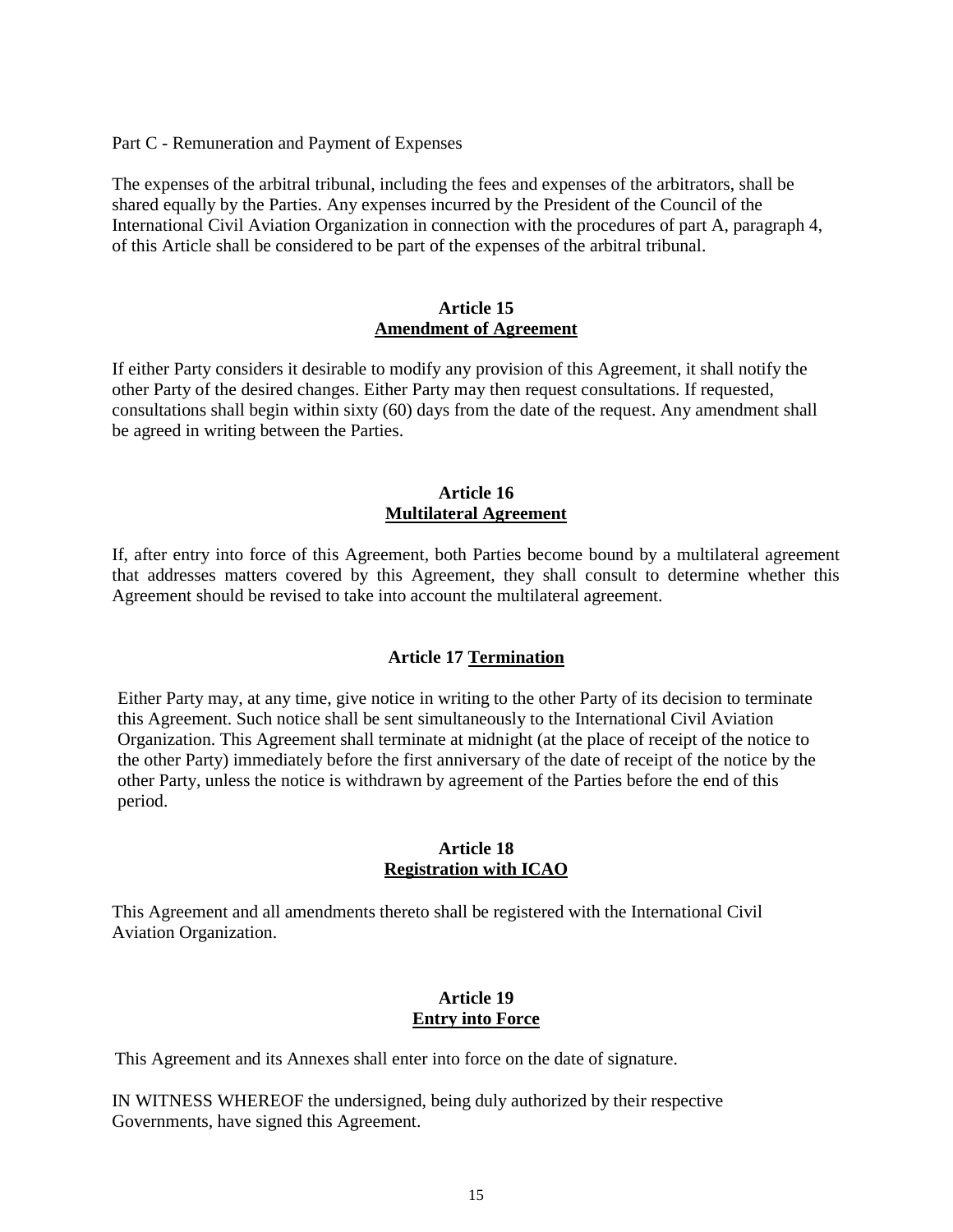DONE at Washington, this eighteenth day of June, 1998, in duplicate, in the English and French languages, each text being equally authentic.

# **FOR THE GOVERNMENT OF THE UNITED STATES OF AMERICA:**

# **FOR THE GOVERNMENT OF THE FRENCH PUBLIC:**



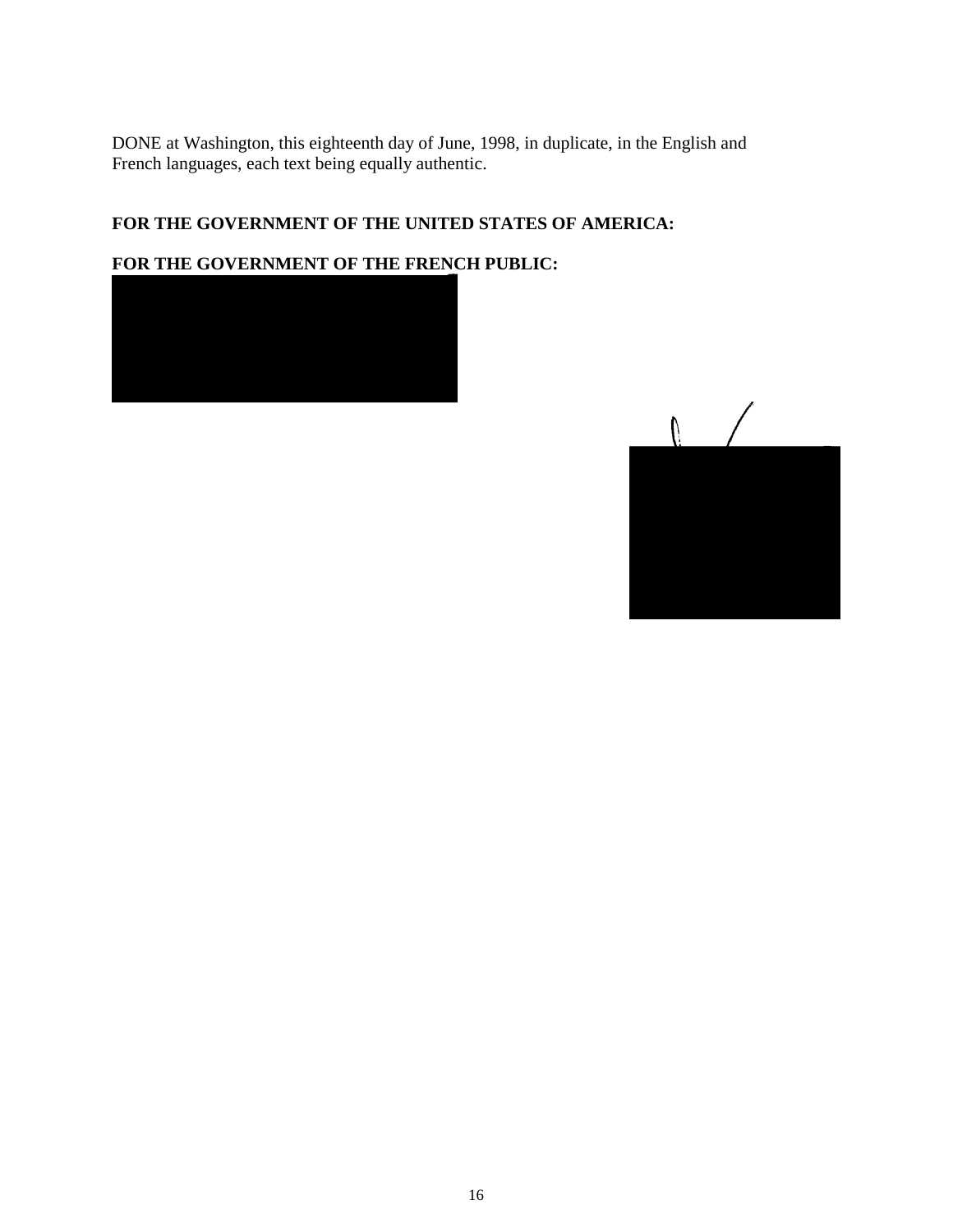### **ANNEX I**

### **Scheduled Air Transportation**

#### Section 1 Routes

Airlines of each Party designated under this Annex shall, in accordance with the terms of their designation, be entitled to perform scheduled international air transportation between points on the following routes:

### **A. Routes to be served by the Combination and Cargo Airlines of the United States**

1. U.S. - Metropolitan France Routes:

(a) For combination air services:

From points behind the United States via the United States to France and beyond to Tel  $\rm A$ viv<sup>1</sup> and Cairo; <sup>2</sup>

(b) For all-cargo air services:

l

From points behind the United States via the United States and intermediate points to France and beyond; 3

2. From points behind the United States via the United States and intermediate points to the French Departments of America and beyond; <sup>4</sup>

3. From points behind the United States via the United States to New Caledonia and/or Wallis and Futuna: <sup>5</sup>

<sup>&</sup>lt;sup>1</sup> I Beginning the first day of the IATA summer traffic season (hereinafter referred to generally as "April") 1998, combination airlines designated by the United States may operate on Route 1(a) with fifth-freedom traffic rights to Tel Aviv on up to four (4) weekly roundtrip flights.

 $^{2}$  Beginning April 2000, combination airlines designated by the United States may operate with fifthfreedom traffic rights on Route 1(a) to Tel Aviv and/or Cairo on up to eleven (11) weekly roundtrip flights serving Tel Aviv and Cairo, either separately or in combination. However, fifthfreedom traffic rights shall not be exercised on more than seven (7) weekly roundtrip flights to either point.

<sup>&</sup>lt;sup>3</sup> Operations on this route are subject to the provisions of Annex II.

<sup>&</sup>lt;sup>4</sup> Airlines designated by the United States may exercise fifth-freedom traffic rights on combination and all-cargo services on Route 2 only to a total of ten (10) points in the Western Hemisphere to be selected and changed by the Government of the United States by diplomatic note to the French Government.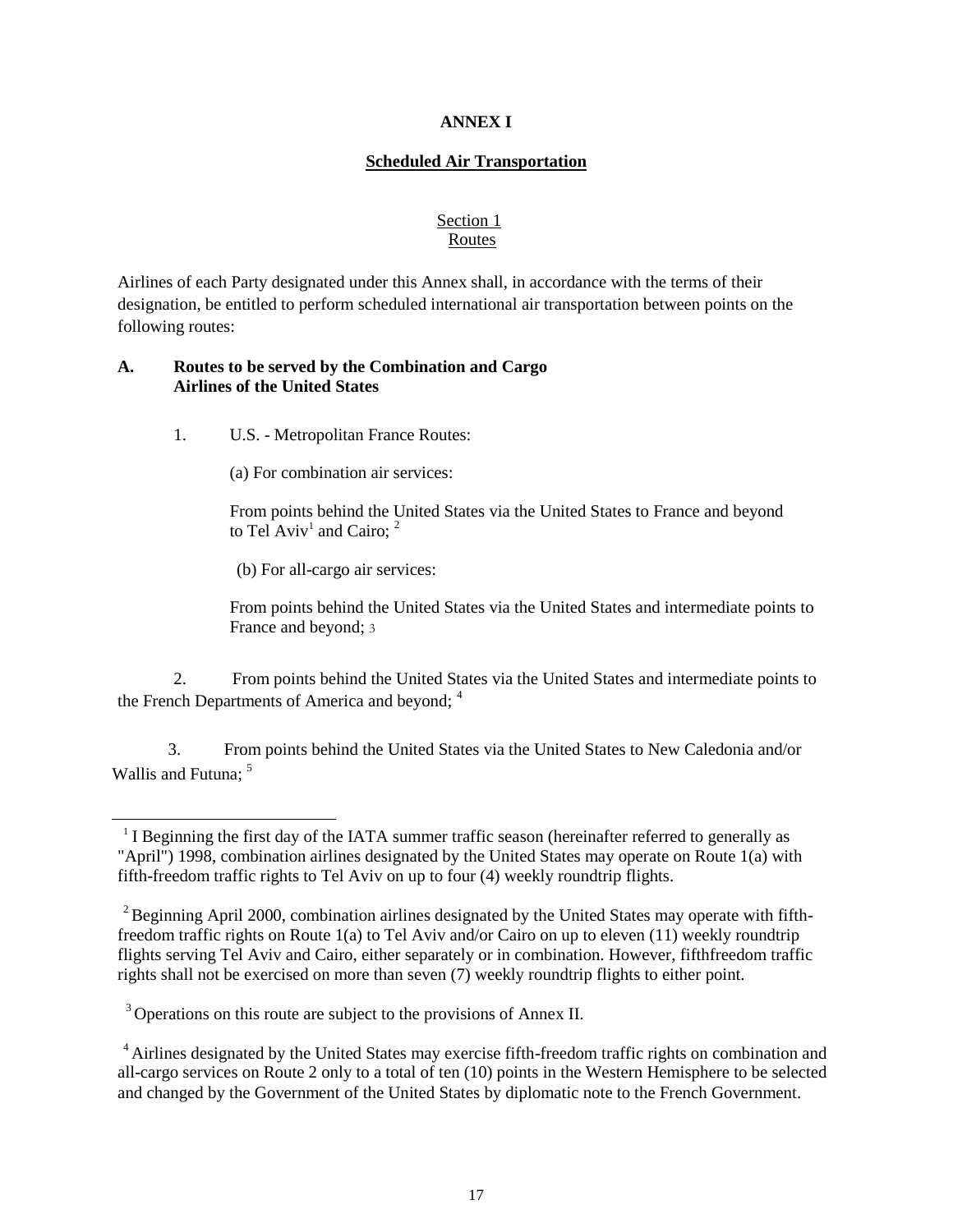4. From points behind the United States via the United States and intermediate points to French Polynesia and beyond;<sup>6</sup>

5. From points behind the United States via the United States and intermediate points

to Saint-Pierre and Miquelon and beyond. 7

#### **B. Routes to be served by the Combination and Cargo Airlines of the French Republic**

### 1. Metropolitan France - U.S. Routes (a)

For combination air services:

From points behind France via France to the United States and beyond to two points in the Western Hemisphere,<sup>8</sup> points in the French Departments of America, and points in the French Territories in the Pacific;

(b) For all-cargo air services:

From points behind France via France. and intermediate points to the United States and beyond; $9$ 

 $5$ The issue of intermediate and beyond operations on Route 3 may be discussed by the Parties at a mutually acceptable time.

<sup>6</sup>A separate agreement on intermediate and beyond points on Route 4 shall be concluded by an exchange of diplomatic notes between the Parties.

 $\alpha$ <sup>7</sup> Airlines designated by the United States may exercise fifth-freedom traffic rights on combination and all-cargo services on Route 5 only to a total of ten (10) points in the Western Hemisphere to be selected and changed by the Government of the United States by diplomatic note to the French Government.

 $8$ The French Government shall select and change the two (2) points in the Western Hemisphere by diplomatic note to the Government of the United States. Beginning April 1998, combination airlines designated by France may operate on Route 1(a) with fifth-freedom traffic rights to one beyond point on up to four (4) weekly roundtrip flights. Beginning April 2000, combination airlines designated by France may operate with fifth-freedom traffic rights to either or both of two selected beyond points on up to eleven (11) weekly roundtrip flights, serving the two points either separately or in combination. However, fifth-freedom traffic rights on Route 1(a) shall not be exercised on more than seven (7) weekly roundtrip flights to each of the points.

<sup>9</sup> Operations on this route are subject to the provisions of Annex II.

2. From points behind the French Departments of America via the French Departments of America and intermediate points to the United States of America and beyond: $<sup>1</sup>$ </sup>

3. From points behind New Caledonia and/or Wallis and Futuna via New Caledonia and/or Wallis and Futuna to the United States:  $II$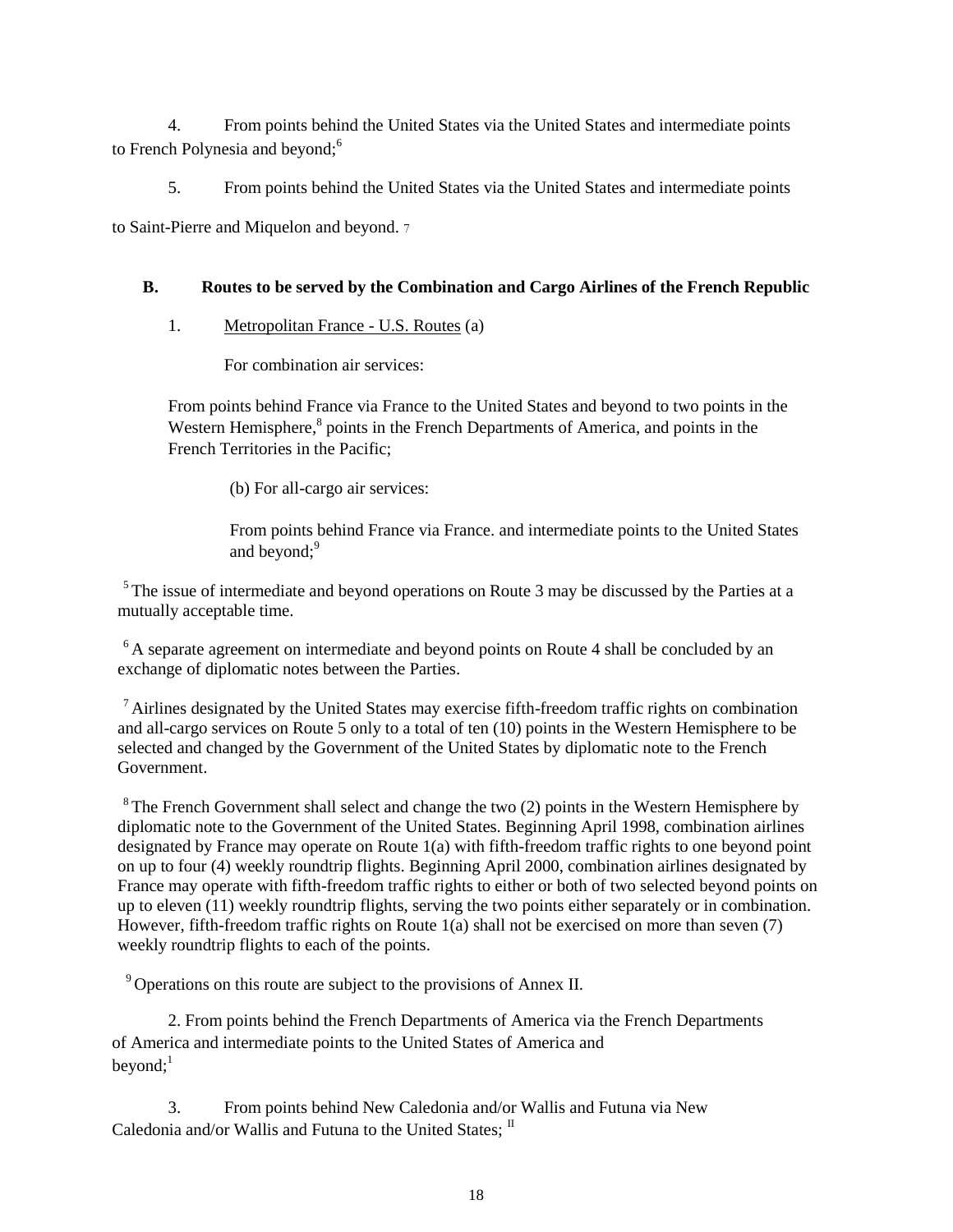4. From points behind French Polynesia via French Polynesia and intermediate points to the United States and beyond; <sup>12</sup>

5. From points behind Saint-Pierre and Miquelon via Saint-Pierre and Miquelon and intermediate points to the United States and beyond. <sup>13</sup>

#### Section 2 Operational Flexibility

Each designated airline may, on any or all flights and at its option:

- 1. operate flights in either or both directions;
- 2. combine different flight numbers within one aircraft operation;
- 3. serve behind, intermediate, and beyond points and points in the territories of the Parties on the routes in any combination and in any order;
- 4. omit stops at any point or points;
- 5. transfer traffic, including stop-over traffic traveling under its code, between any of its aircraft, including aircraft operated by code-share partners, to any of its other aircraft at any point on the routes, to the extent consistent with the provisions of Article 2(2) of this Agreement; and

10 Airlines designated by France may exercise fifth-freedom traffic rights on combination and all-cargo services on Route 2 only to a total of ten (10) points in the Western Hemisphere to be selected and changed by the French Government by diplomatic note to the Government of the United States.

11 The issue of intermediate and beyond operations on Route 3 may be discussed by the Parties at a mutually acceptable time.

12 A separate agreement on intermediate and beyond points on Route 4 shall be concluded by an exchange of diplomatic notes between the Parties.

13 Airlines designated by France may exercise fifth-freedom traffic rights on combination and all-cargo services on Route 5 only to a total of ten (10) points in the Western Hemisphere to be selected and changed by the French Government by diplomatic note to the Government of the United States.

6. serve points behind any point in its territory with or without change of aircraft or flight number and may hold out and advertise such services to the public as through services:

without directional or geographic limitation and without loss of any right to carry traffic otherwise permissible under this Agreement; provided that the service serves a point in the territory of the Party designating the airline.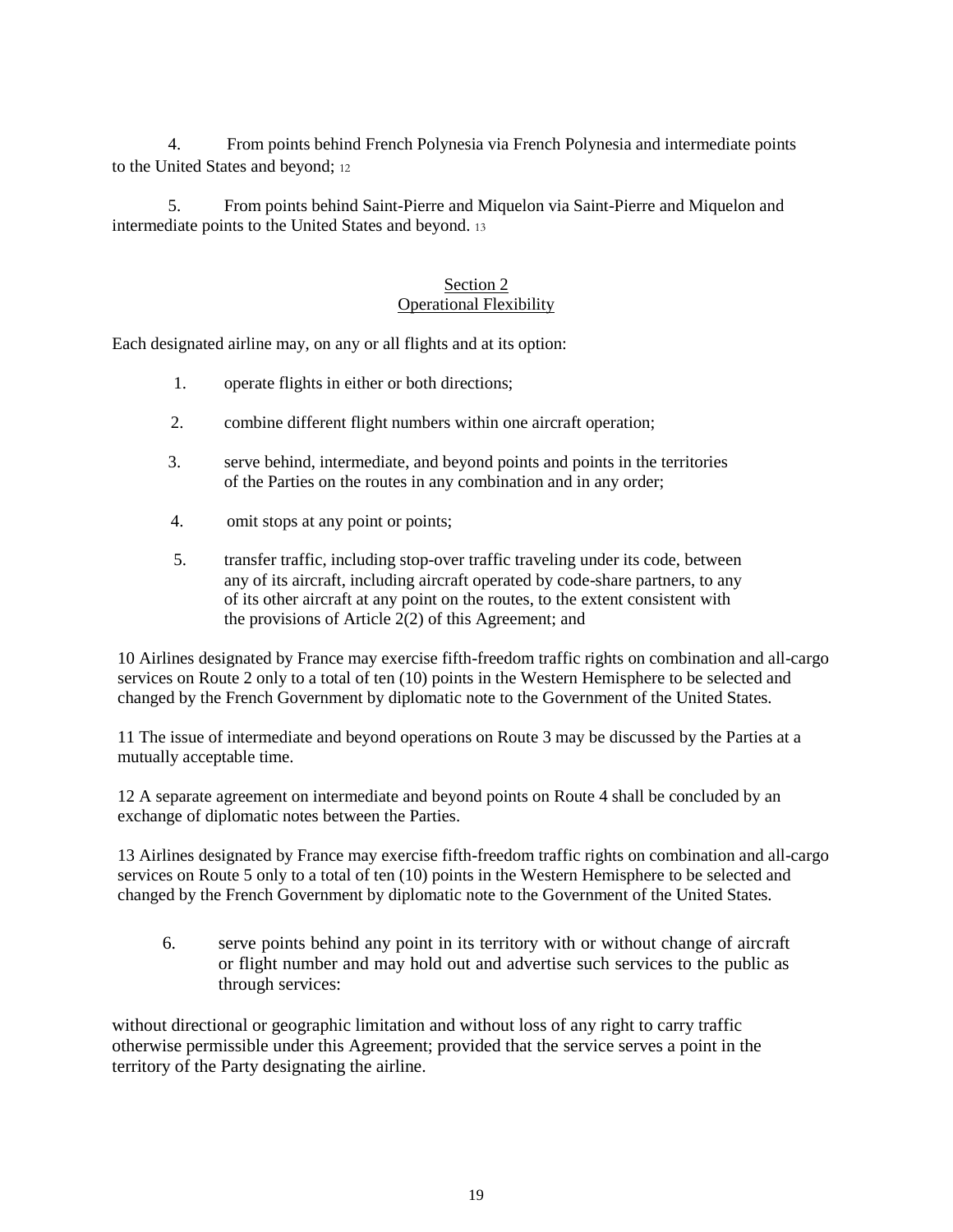### Section 3 Change of Gauge

On any segment or segments of the routes above, any designated airline may perform international air transportation without any limitation as to change, at any point on the route, in type or number of aircraft operated; provided that in the outbound direction, the transportation beyond such point is a continuation of the transportation from the territory of the Party that has designated the airline and, in the inbound direction, the transportation to the territory of the Party that has designated the airline is a continuation of the transportation from beyond such point.

### Section 4 Intermodal Services

Airlines and indirect providers of transportation of both Parties shall be permitted, without restriction, to employ in connection with international air transportation any surface transportation for cargo and mail to or from any points in the territories of the Parties or in third countries, including transport of cargo and mail to and from all airports with customs facilities, and including, where applicable, the right to transport cargo and mail in bond under applicable laws and regulations. Such cargo and mail, whether moving by surface or by air, shall have access to airport customs processing and facilities. Airlines may elect to perform their own surface transportation or to provide it through arrangements with other surface carriers, including surface transportation operated by other airlines and indirect providers of air transportation. Such intermodal cargo and mail services may be offered at a single, through price for the air and surface transportation combined, provided that shippers are not misled as to the facts concerning such transportation.

#### Section 5 Blind Sectors

In conjunction with operations on the routes in Section 1 of Annex I of this Agreement, designated airlines shall be entitled to operate combination and all-cargo services to any third-country point or points not available for fifth-freedom traffic rights under Section 1 of Annex I of this Agreement, without traffic rights between the territory of the other Party and any such point or points.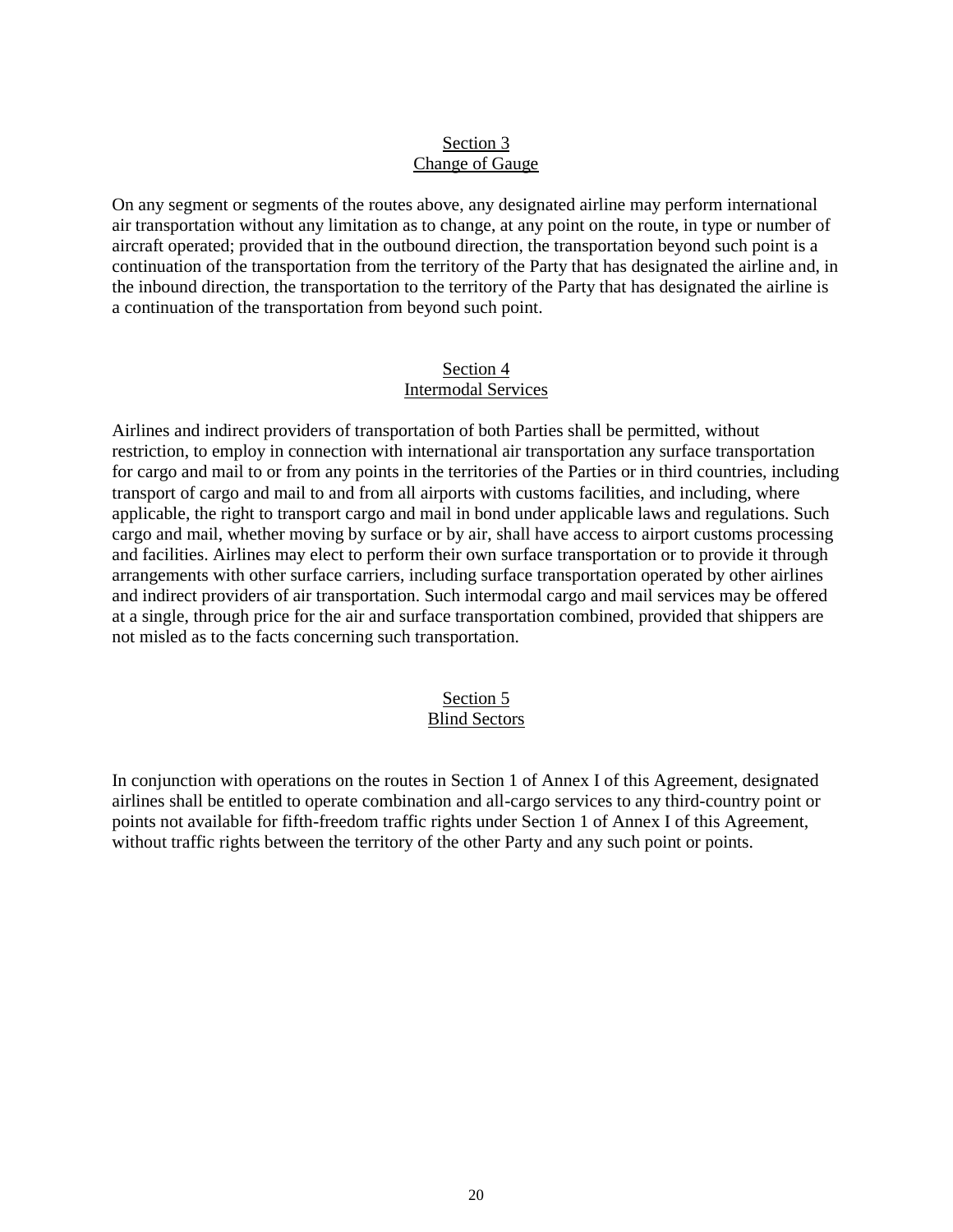# **ANNEX II**

## **All-Cargo Services**

Notwithstanding the provisions paragraph 1 of Article 3 (Designation and Authorization), paragraph 2 of Article 11 (Fair Competition) and Section 1, subparagraphs A1(b) and B 1(b) of Annex I (Scheduled Air Services) of this Agreement, all-cargo operations on routes 1(b) of subsection A and 1(b) of subsection B shall be subject to the following provisions, which shall apply in accordance with their terms.

#### Section 1 Designations

A. Each Party shall have the right to designate under Article 3 (Designation and Authorization) its airlines operating all-cargo services between the United States and France prior to April  $11998$ <sup>2</sup>

### B. In addition:

1. Effective April 1998: Each Party shall have the right to designate two (2) additional airlines for all-cargo services. One of these two additional airlines may not operate to Paris until April 2003, unless that airline is subsequently designated pursuant to a designation authorized in 2000 or 2002;

2. Effective April 2000: Each Party shall have the right to designate one (1) additional airline for all-cargo services;

3. Effective April 2002: Each Party shall have the right to designate one (1) additional airline for all-cargo services;

4. Effective April 2003: All limitations on designations shall expire.

I For purposes of this Annex, references to April of a particular year shall be construed as referring to the first day of the International Air Transportation Association (IATA) summer traffic season for that year.

<sup>2</sup>The referenced airlines are, for the United States, Federal Express Corporation and for France, Compagnie Nationale Air France.

## Section 2 Third and Fourth-Freedom Points

Subject to the limitation noted above for one 1998 designation, U.S. and French airlines designated for all-cargo services shall be entitled immediately to operate between all points in the United States and all points in France.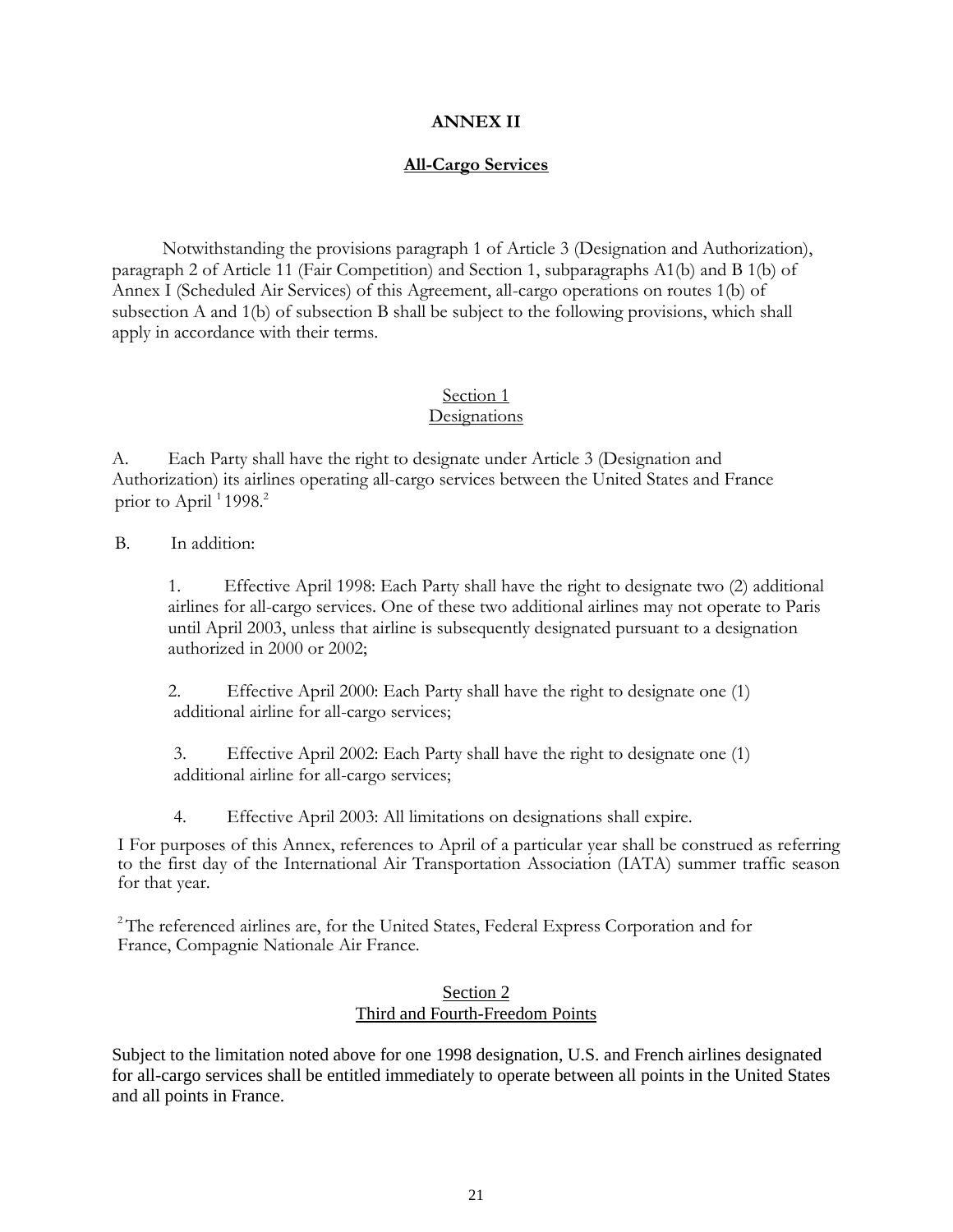## Section 3 Fifth-Freedom Points

## A. **General Provisions**

1. Agreed lists of cities available for selection for intermediate and beyond operations on routes described in paragraphs A 1(b) and B 1(b) of Section 1 of Annex I (hereinafter referred to as the "points pools") have been established for all-cargo services by airlines of each Party. These lists are appended to this Annex. Each airline designated by a Party for allcargo services may select points for service only from the points pool of the Party designating that airline (hereinafter referred to as "its points pool").

2. Each airline designated for all-cargo service shall be entitled to select from its points pool the total number of points that are authorized for selection as of the time of its designation.

3. Each airline designated for all-cargo service shall be entitled to substitute a different point from its points pool for a previously selected point on thirty (30) days' notice to the aeronautical authorities of the other Party.

4. Any point in a Party's points pool may be selected by any number of airlines designated for all-cargo service by that Party, but will count against the points cap of each selecting airline.

5. Abidjan, Seoul, and Tokyo shall not be included in the points pool of either Party.

# **B. For the Period April 1998 - March 2001:**

1. Effective April 1998: Each airline designated for all-cargo service shall be entitled to select from its points pool a maximum of 20 points. The U.S. airline operating all-cargo services prior to April 1998 shall be entitled to select thirteen (13) additional points from its points pool. The French airline operating all-cargo services prior to April 1998 shall be entitled to select five (5) additional points from its points pool.

2. Effective April 1999: Each airline designated for all-cargo service shall be entitled to select from its points pool a maximum of five (5) additional points.

3. Effective April 2000: Each airline designated for all-cargo service shall be entitled to select from its points pool a maximum of five (5) additional points.

# C. **For the Period April 2001-March 2011:**

1. Each airline designated for all-cargo service shall be entitled to select five (5) additional points from its points pool every two (2) years, with the first selections authorized for operation in April 2002.

2. Each Party shall have the right to add five (5) points to that Party's points pool every two (2) years, with the first additions authorized for April 2002.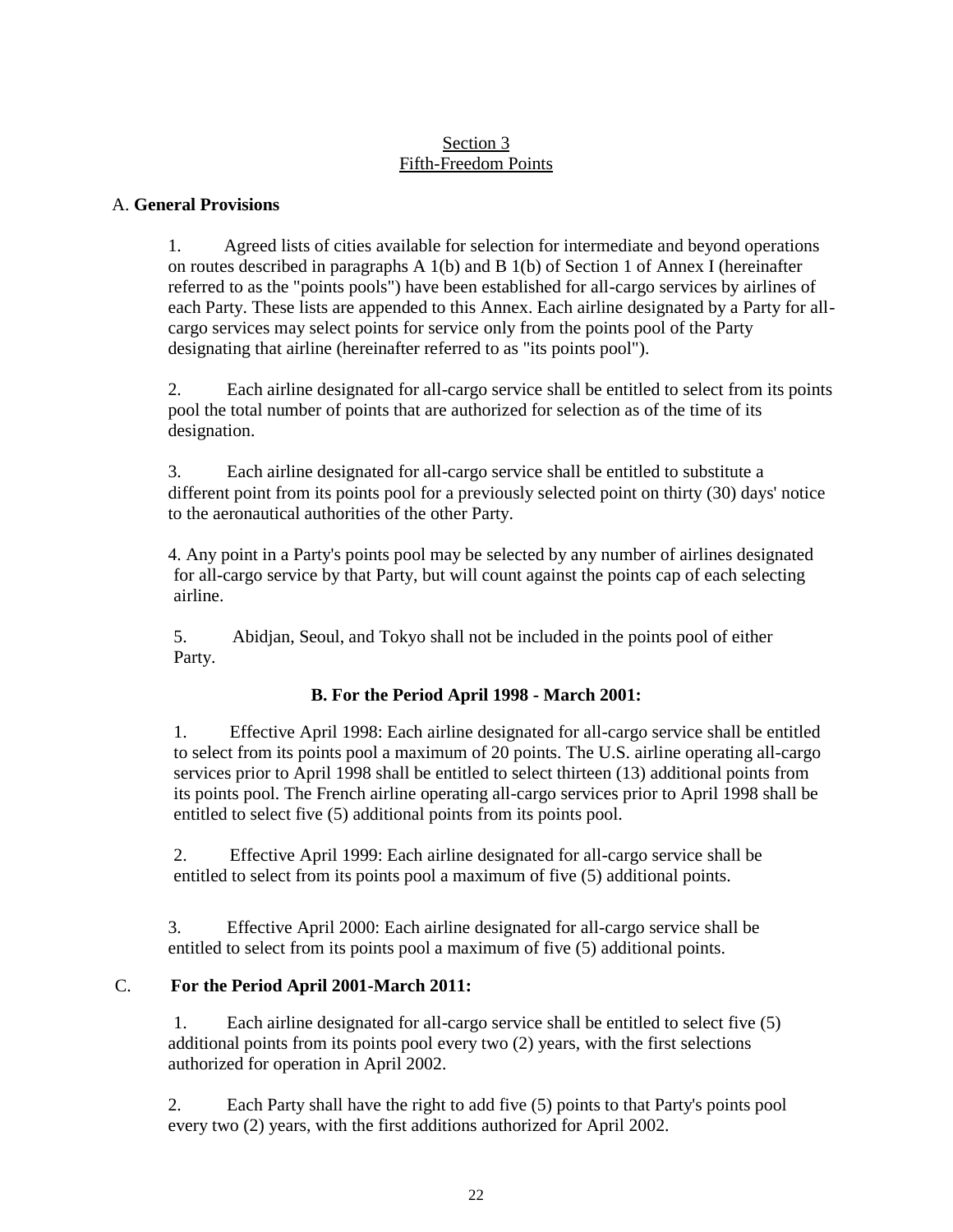## Section 4 Fifth-Freedom Operations to Hubs

A. Effective April 1998: Each airline designated for all-cargo service shall be entitled to notify the aeronautical authorities of the other Party that two (2) points it has selected from its points pool are hubs for purposes of this Annex, provided that the points meet the definition of a hub set forth in subsection D of this Section. Airlines designated for all-cargo service shall be entitled to operate beyond their hubs with *full* traffic rights to any points.

B. Effective April 2000: Each airline designated for all-cargo service shall be entitled to notify the aeronautical authorities of the other Party that one (1) additional point it has selected from its points pool is a hub, for purposes of this Annex, provided that the point meets the definition of a hub set forth in subsection D of this Section. Airlines designated for all-cargo service shall be entitled to operate beyond their hubs with *full* traffic rights to any points.

C. Any airline designated for all-cargo service shall be entitled to change its hub selections to different selected points on thirty (30) days' notice to the aeronautical authorities of the other Party.

D. For the purpose of this Agreement, a hub is defined as a point selected by an airline from its points pool, fed through several spokes, and serving several points via multiple aircraft, operated by or on behalf of the said airline.

## Section 5 Capacity Limits Applicable To Fifth-Freedom Sectors Between Points More Than Five Hours Away

A. On operations between any point in the territory of the other Party and a third-country point located more than five (5) hours away<sup>3</sup> that it has selected, pursuant to Section 4, above, as a hub, each airline of a Party designated for all-cargo services shall be entitled to exercise fifth freedom traffic rights:

1. Effective April 1998 - March 2003: on up to one (1) daily inbound and outbound operation;

2. Effective April 2003: on up to two (2) daily inbound and outbound operations.

B. On operations between any point in the territory of the other Party and a selected third-country non-hub point located more than five (5) hours away, each airline of a Party designated for all-cargo services shall be entitled to exercise fifth-freedom traffic rights on: (i) up to two weekly inbound and outbound operations, or (ii) up to the number of weekly inbound and outbound all-cargo operations of the designated airline or airlines of the other Party to that point, whichever is greater. Operations to or from fifth-freedom points covered by this subsection B shall not be counted against the number of inbound and outbound operations permitted under this subsection to selected points, if the points are served as intermediate points on an operation to or from an airline's third-country hub.

C. Notwithstanding the provisions of subsections A and B of this Section, the U.S. all-cargo airline having a hub in Paris as of April 1998 and any other airlines having a hub in the territory of the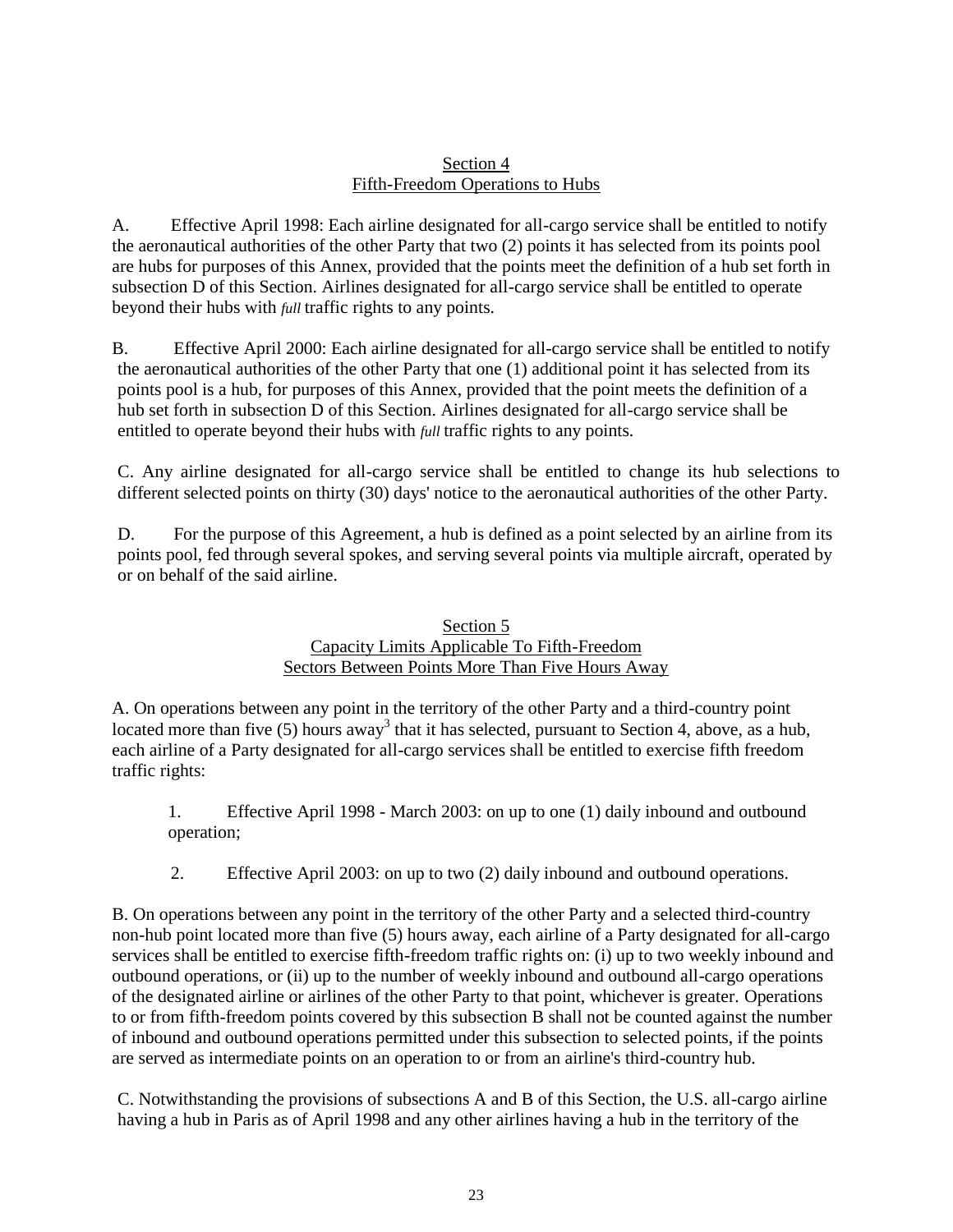other Party that demonstrate an operational commitment to such a hub comparable to that demonstrated by the U.S. airline having a Paris hub as of April 1998 shall be entitled to exercise fifth-freedom traffic rights on:

1. In substitution for those rights described in subsection A of this Section that relate to hub-to-hub operations, operations to each third-country hub that is located more than five (5) hours away from its hub in the territory of the other Party shall not exceed:

(a) Effective April 1998: one (1) inbound and outbound operation per day;

(b) Effective April 2000: two (2) inbound and outbound operations per day; and

(c) Effective April 2006: three (3) inbound and outbound operations per day.<sup>3</sup> For purposes of this Annex, the five- (5) hour standard shall be determined on the basis of a five-hour non-stop flight of a Boeing 747 Freighter under normal conditions. The use of such standard shall not obligate the airline to serve the hub without intermediate stops or to use any particular type of aircraft.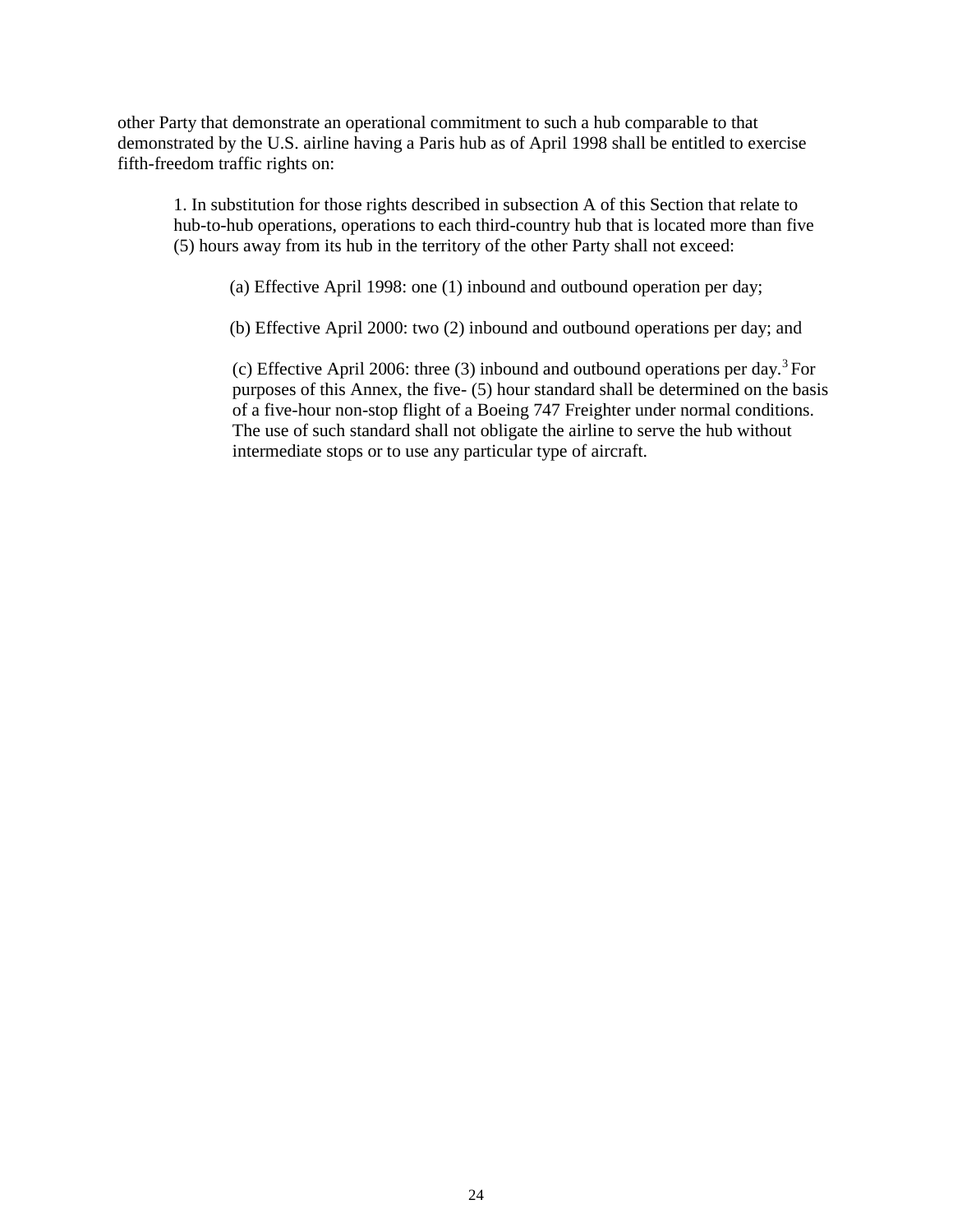2. In addition to the rights described in subsection B of this Section, operations to each point that is not a hub, but that is located more than five (5) hours away from the hub in the territory of the other Party, shall not exceed:

(a) Effective April 1998: one (1) daily inbound and outbound operation to each of two (2) selected points on each continent;

(b) Effective April 2000: one (1) daily inbound and outbound operation to each of four (4) selected points on each continent;

(c) Effective April 2002: one (1) daily inbound and outbound operation to each of six (6) selected points on each continent;

(d) Effective April 2004: two (2) daily inbound and outbound operations to each of six (6) selected points on each continent.

Operations to or from fifth-freedom points covered by this paragraph 2 shall not be counted against the number of inbound and outbound operations permitted under this paragraph if the selected points are served as intermediate points on an operation to or from a third-country point.

Each inbound and outbound operation may serve multiple selected points.

#### **APPENDIX TO ANNEX II**

### **Section 1. UNITED STATES POINTS POOL<sup>4</sup>**

#### EUROPE

Austria: Linz, Salzburg, Vienna

Belarus: Minsk

Belgium: Brussels, Ghent, Liege

Bulgaria: Sofia .Croatia: Zagreb Czech

Republic: Prague Denmark: Billund,

Copenhagen Estonia: Talinn Finland:

Helsinki

Germany: Berlin, Cologne, Dortmund, Dusseldorf, Frankfurt, Hamburg, Hannover, Leipzig, Mannheim, Munich, Nuremburg, Stuttgart

Greece: Athens, Thessaloniki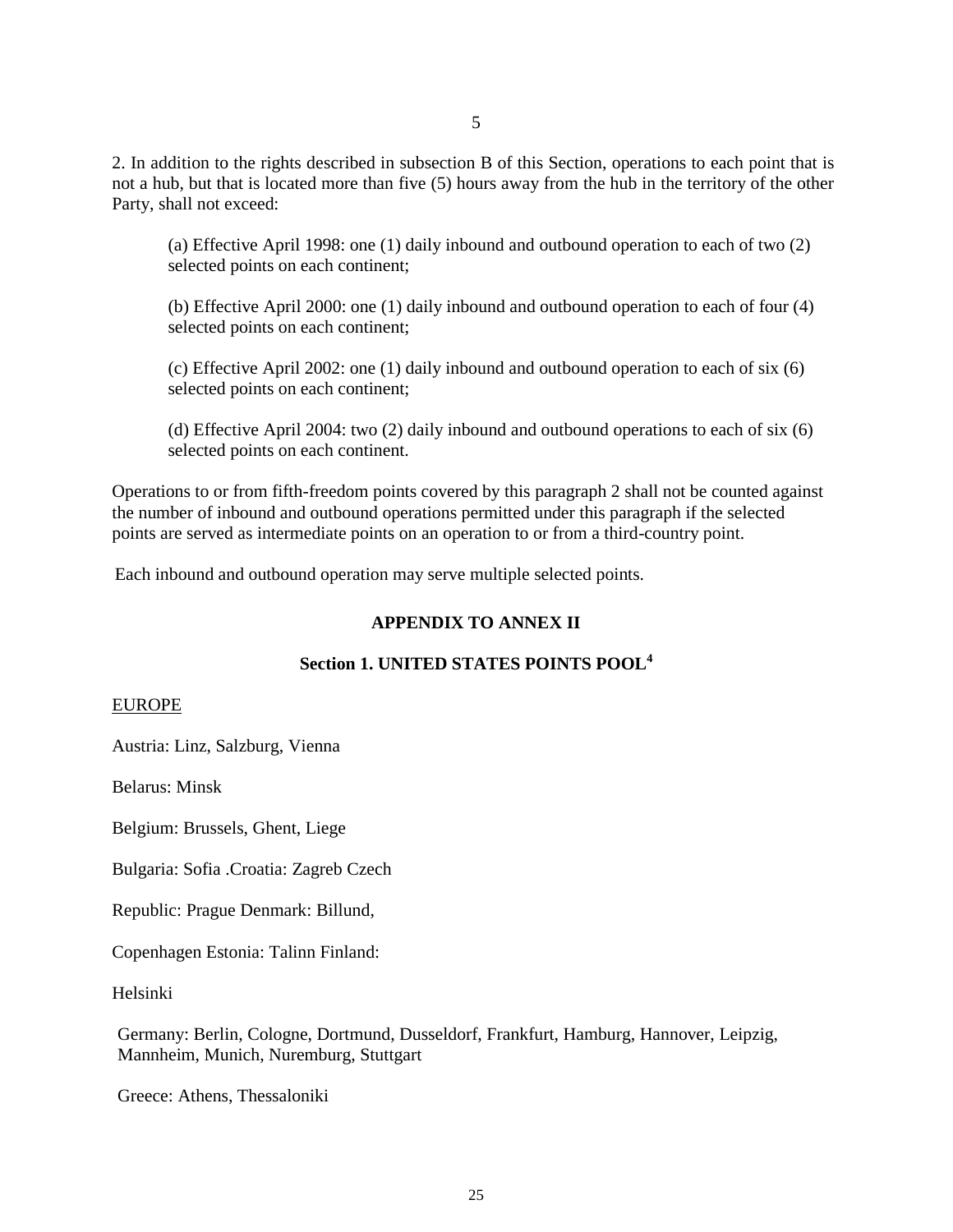Hungary: Budapest

Iceland: Reykjavik

Ireland: Cork, Dublin, Shannon, Waterford

Italy: Bologna, Florence, Milan (includes Bergamo, Linate, Malpensa), Pisa, Rome (includes Ciampino, Fiumicino, Rome), Venice

Lithuania: Kaunas Luxembourg:

Luxembourg City

4 Points are available for selection as from April 1998, except where a later date is indicated in parenthesis for the particular point. ,

Netherlands: Amsterdam, Arnhem, Eindhoven, Rotterdam

Norway: Oslo, Stavanger

Poland: Warsaw

Portugal: Lisbon, Oporto

Romania: Bucharest

Russia: Moscow (all airports), Petropavlovsk-Kamchatsky, St. Petersburg, Vladivostok

Slovakia: Bratislava

Slovenia: Ljubljana

Spain: Barcelona, Madrid, Sevilla, Valencia, Vitoria, Zaragoza

Sweden: Gothenburg, Malmo, Stockholm Switzerland: Basel,

Bern, Geneva, Zurich Turkey: Ankara, Istanbul

Ukraine: Kiev

United Kingdom: Belfast, Birmingham, Bristol, East Midlands, Edinburgh, Glasgow (includes Glasgow, Prestwick), Liverpool, London (includes Gatwick, Heathrow, Luton, Stansted), Manchester

Yugoslavia: Belgrade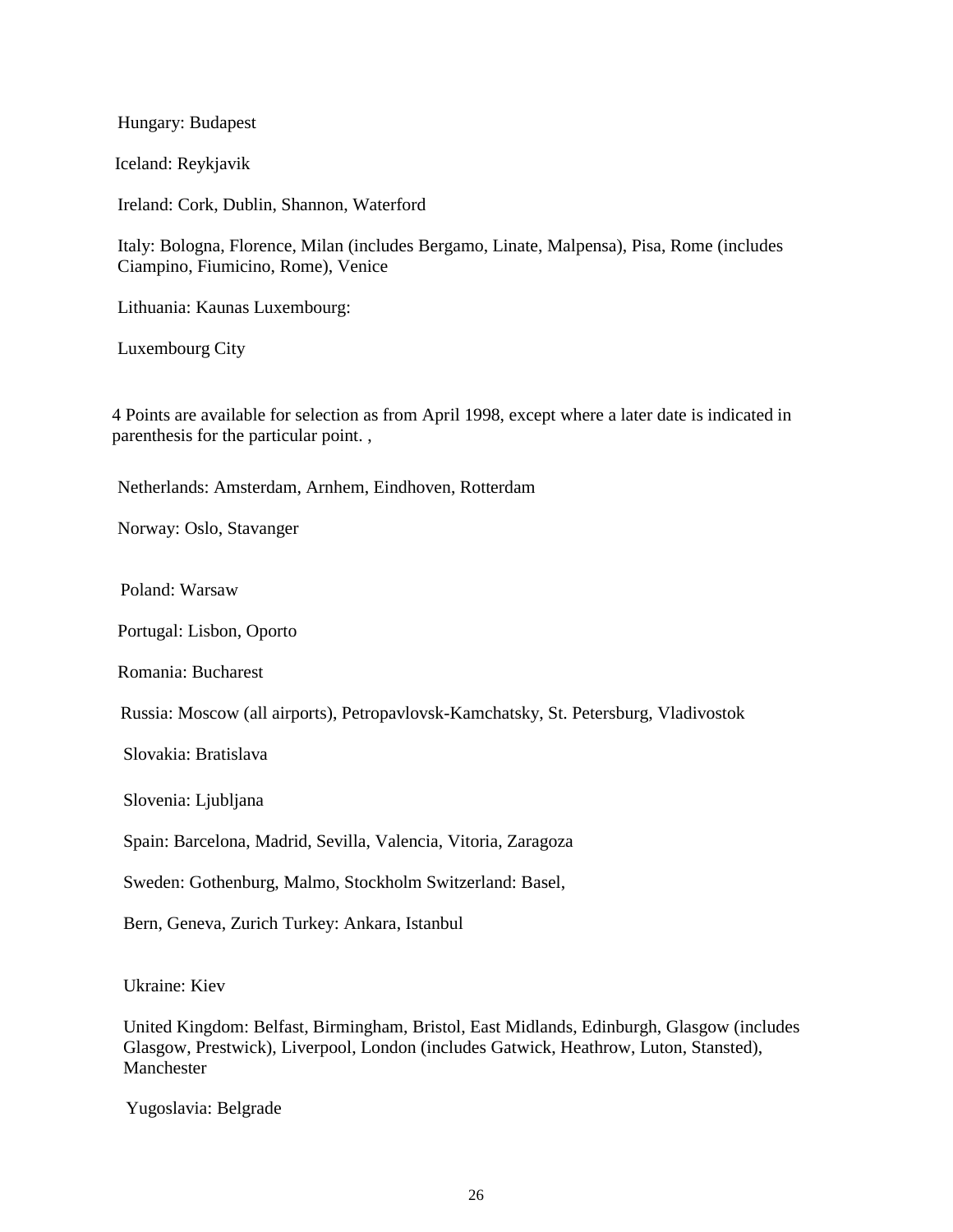AFRICA Egypt: Alexandria, Cairo (as from April 1999) Ethiopia: Addis Ababa

Ghana: Accra

Kenya: Nairobi Morocco: Casablanca (as from April 2002) Nigeria: Lagos

Senegal: Dakar (as from April 2003)

South Africa: Capetown, Durban, Johannesburg (as from April 1999; except as from April 1998 from non-Paris airports), Pretoria

Tunisia: Tunis

Uganda: Entebbe

Zimbabwe: Harare

ASIA

Bahrain: Manama

Bangladesh: Dhaka

Brunei: Bandar Seri Begawan

China: Beijing (as from April 2001), Guangzhou (as from April 2002), Nanjing (as from April 2002), Shanghai (as from April 2004), Shenzhen (as from April 2001), Tianjin (as from April 2001), Xiamen (as from April 2002), Wuhan (as from April 2001)

Hong Kong (as from April 2004)

India: Bangalore, Bombay/Mumbai, Calcutta, Delhi (as from April 2000; except as from April 1998 from non-Paris airports), Madras/Chennai (as from April 1999)

Indonesia: Jakarta (as from April 2002)

Israel: Tel Aviv

Japan: Fukuoka (as from April 2003), Nagoya (as from April 2003), Okinawa (as from April 2003), Osaka (as from April 2000), Sapporo (as from April 2003)

Jordan: Amman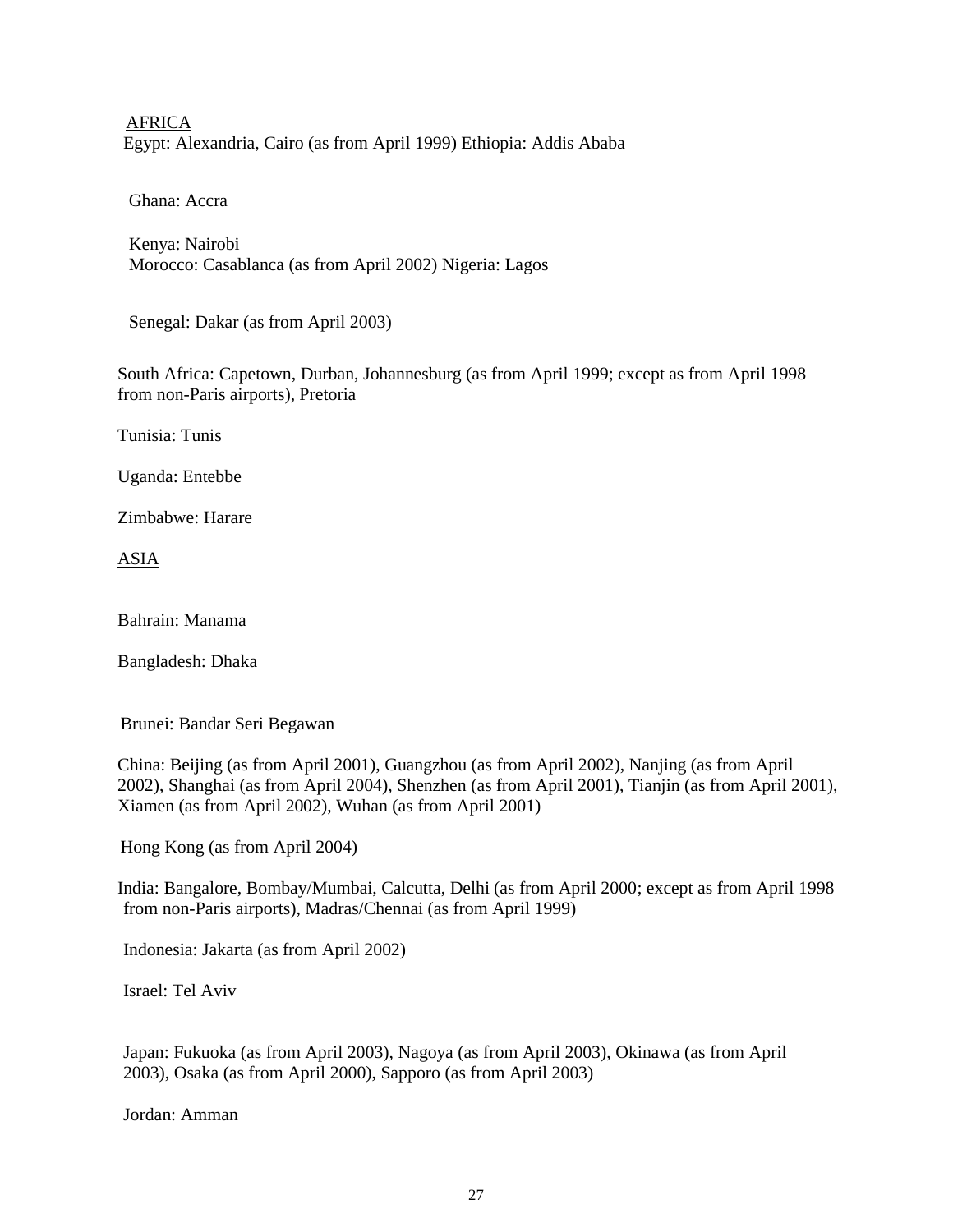Kazakhstan: Almaty

Kuwait: Kuwait City

Macau: Macau

Malaysia: Kuala Lumpur (as from April 2000), Penang

Pakistan: Karachi (as from April 2002)

Philippines: Cebu, Clarke International Airport, Manila, Subic Bay

Saudi Arabia: Dhahran (as from April 2002), Jeddah, Mecca, Riyadh Singapore: Singapore (as from

April 2004) South Korea: Pusan

Sri Lanka: Colombo Taiwan: Heng-chun, Kaohsiung, Taipei (as from April 2002) Thailand: Bangkok (as from

April 2000), Utapao United Arab Emirates: Abu Dhabi, Dubai, Sharjah Uzbekistan: Tashkent

Vietnam: Hanoi, Ho Chi Minh City

### **OCEANIA**

Australia: Melbourne, Perth, Sydney

Fiji: Nadi

New Zealand: Auckland

## **Section 2. FRENCH POINTS POOL<sup>S</sup>**

#### EUROPE

Austria: Vienna Belgium:

Oostende Bulgaria: Sofia

Croatia: Zagreb

Czech Republic: Prague Denmark:

Copenhagen Finland: Helsinki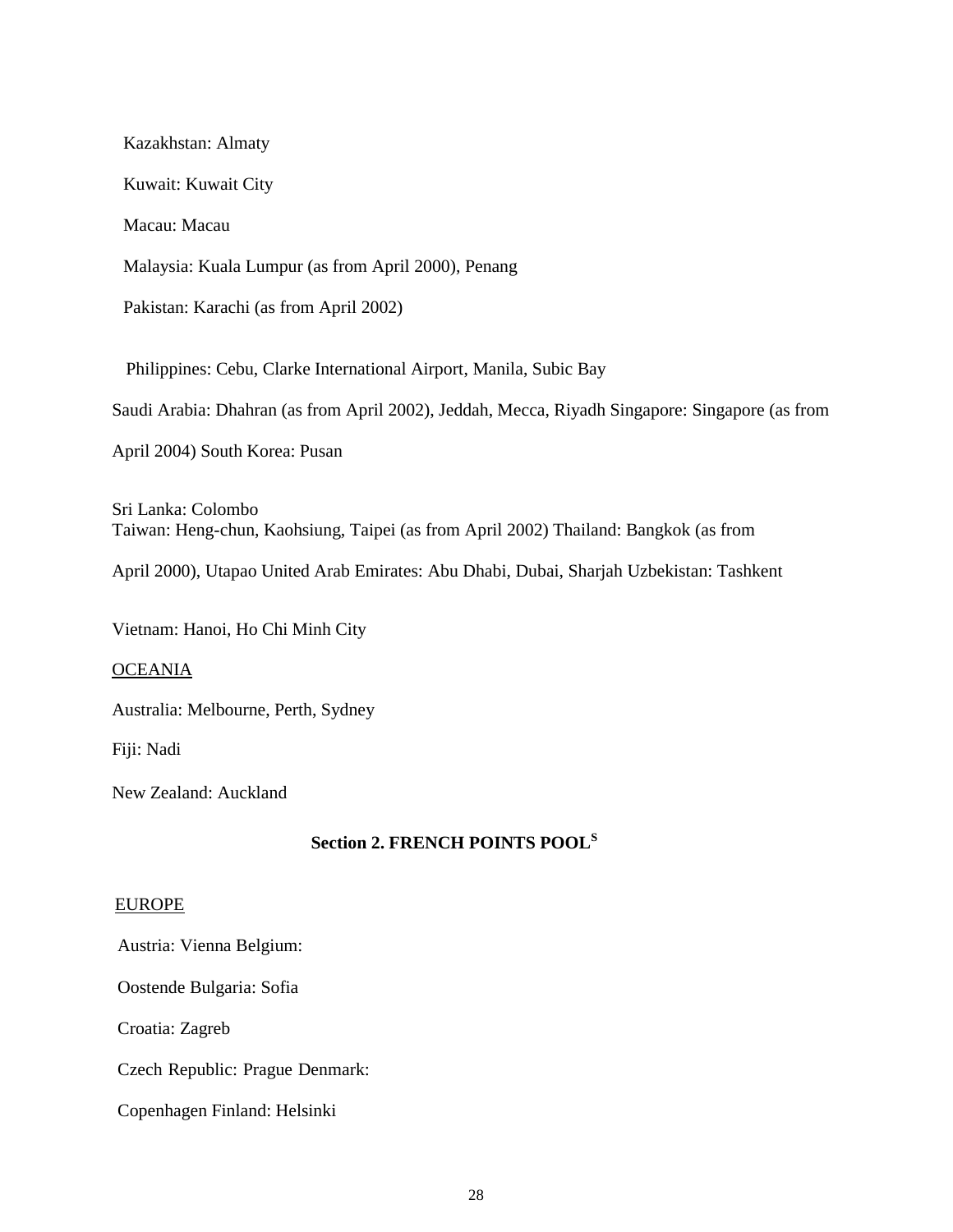Germany: Berlin, Cologne, Dusseldorf, Frankfurt, Hahn, Hamburg, Hannover, Leipzig, Munich Greece: Athens

Hungary: Budapest Ireland: Dublin,

Shannon

Italy: Milan (includes Bergamo, Malpensa), Rome (includes Ciampino, Fiumicino, Rome)

Netherlands: Amsterdam Norway:

Oslo, Stavanger Portugal: Lisbon

Poland: Warsaw Romania: Bucharest

Russia: Moscow (all airports), Saint Petersburg, Vladivostok, Yekaterinburg, Novosibirsk

<sup>5</sup> Points are available for selection as from April 1998 except where a later date is indicated in parenthesis for a particular point.

Spain: Barcelona, Madrid, Sevilla, Valencia Sweden:

Stockholm, Lulea Switzerland: Zurich

Turkey: Ankara, Istanbul Ukraine:

Kiev, Odessa

United Kingdom: Belfast, Birmingham, Bristol, East Midlands, Edinburg, Glasgow (includes Glasgow, Prestwick), Liverpool, London (includes Gatwick, Heathrow, Luton, Stansted), Manchester

Yugoslavia: Belgrade

#### AFRICA

Algeria: Algiers, Hassi Messaoud Angola:

Luanda

Egypt: Cairo (as from April 1999) Gabon: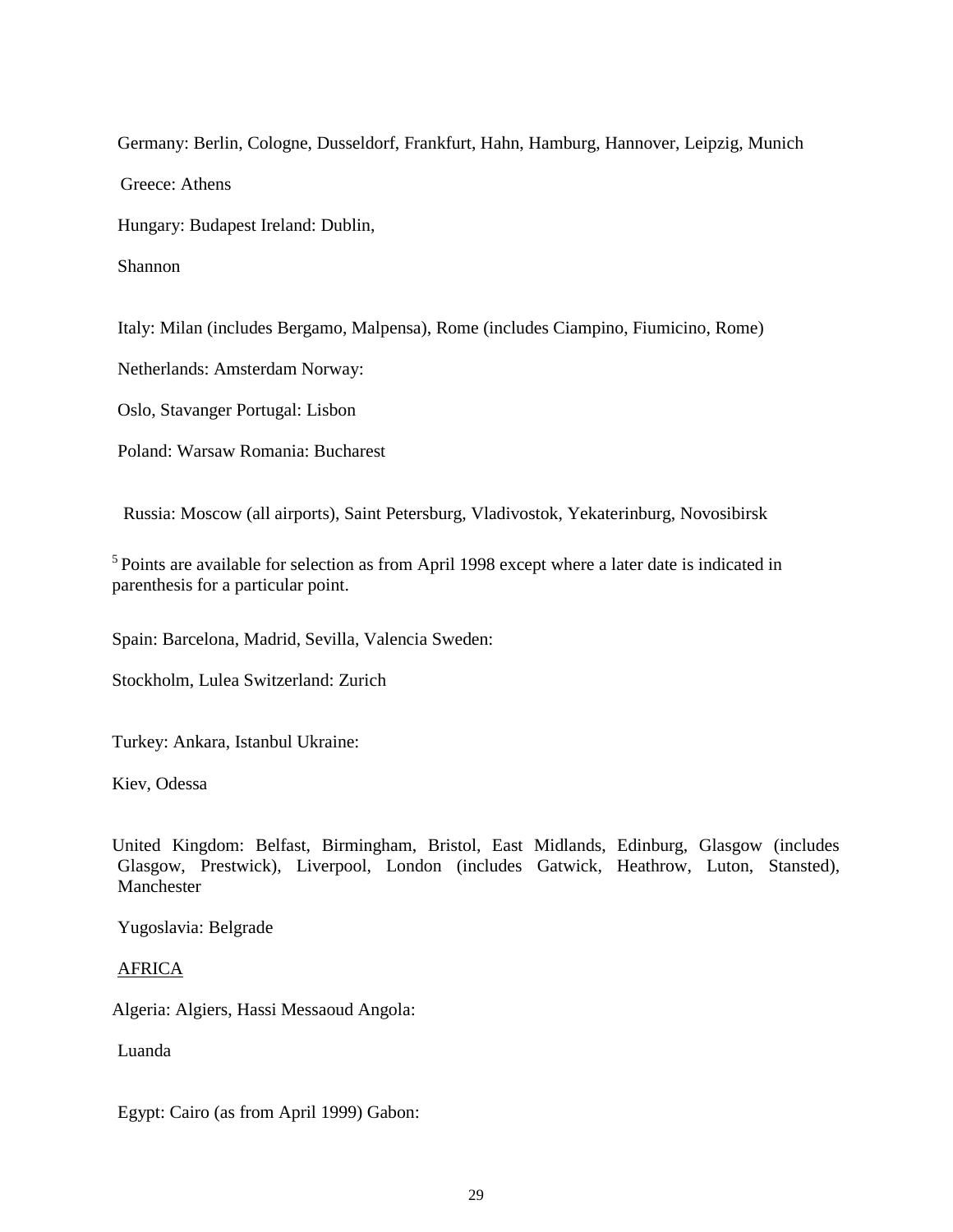## Libreville

Kenya: Nairobi

Libya (when restrictions are lifted): Tripoli, Benghazi Morocco:

Casablanca (as from April 2002) Nigeria: Lagos

Senegal: Dakar (as from April 2003)

South Africa: Capetown, Johannesburg (as from April 1999; except as from April 1998 from non-Paris airports)

Tunisia: Tunis Zimbabwe: Harare

## ASIA

China: Beijing (as from April 2001), Tianjin (as from April 2001), Shenzhen (as from April 2001), Wuhan (as from April 2001), Guangzhou (as from April 2002), Nanjing (as from April 2002), Hong Kong (as from April 2004), Shanghai (as from April 2004)

India: Bangalore, Bombay/Mumbai, Delhi (as from April 2000; except as from April 1998 from non-Paris airports), Madras/Chennai (as from April 1999)

Indonesia: Batam, Jakarta (as from April 2002) Iraq (when

restrictions are lifted): Baghdad Israel: Tel Aviv

Japan: Osaka (as from April 2000), Fukuoka (as from April 2003), Nagoya (as from April 2003), Okinawa (as from April 2003), Sapporo (as from April 2003)

Kazakhstan: Almaty

Kuwait: Kuwait City

Malaysia: Kuala Lumpur (as from April 2000), Penang Pakistan:

Karachi (as from April 2002) Philippines: Manila, Subic Bay

Saudi Arabia: Dhahran (as from April 2002), Jeddah Singapore:

Singapore (as from April 2004) Syria: Damascus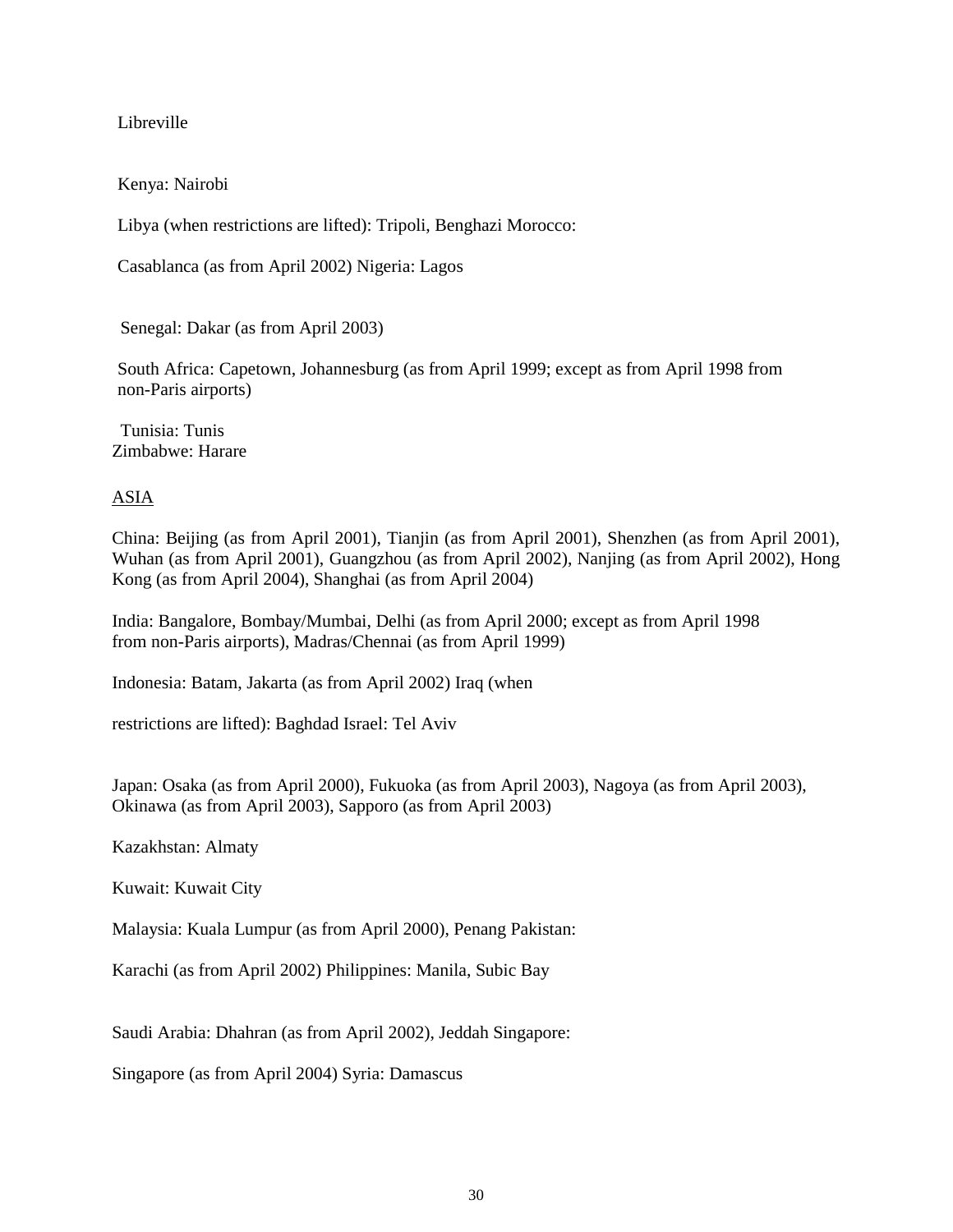Taiwan: Kaohsiung, Taipei (as from April 2002) Thailand:

Bangkok (as from April 2000) United Arab Emirates: Abu

Dhabi, Dubai Vietnam: Hanoi, Ho Chi Minh City

One additional point in Asia to be selected by France

#### **OCEANIA**

Australia: Melbourne, Perth, Sydney New Zealand: Auckland AMERICAS

Argentina: Buenos Aires, Cordoba, Mendoza Bolivia: La Paz

Brazil: Rio de Janeiro, Sao Paolo (includes Garuihos, Campinas), Manaus, Belem

Canada: Montreal, Toronto, Quebec, Edmonton, Calgary, Vancouver, Halifax

Chile: Santiago Colombia: Bogota, Cali Costa Rica: San

Jose

Dominican Republic : Santo Domingo El Salvador: San

Salvador Ecuador: Guayaquil, Quito Guatemala:

Guatemala City Haiti: Port-au-Prince Jamaica:

Kingston Honduras: Tegucigalpa

Mexico: Mexico City, Guadalajara, Chihuahua, Monterrey Nicaragua:

Managua

Panama: Panama City Paraguay:

Asuncion Peru: Lima

Suriname: Paramaribo

Uruguay: Montevideo

Venezuela: Caracas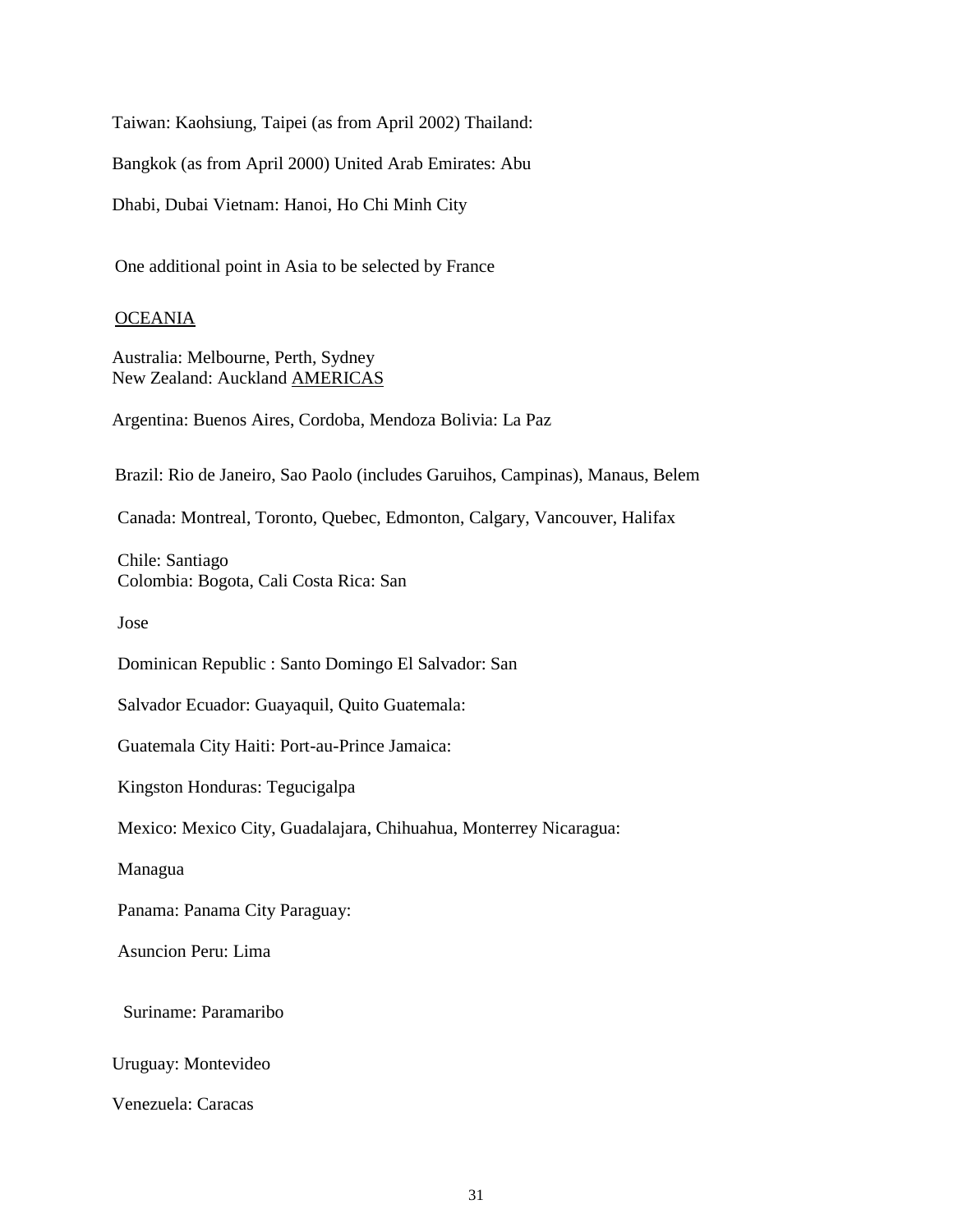One additional point in the Americas to be selected by France

## **ANNEX III**

## **Charter Air Transportation**

## Section 1

A. Airlines of a Party designated under this Annex shall have the right, in accordance with the terms of their designations, to carry international charter traffic:

1. between any point or points in the territory of the Party which has designated the airline and any point or points in the territory of the other Party, with multiple stops at points within, intermediate to, or beyond the territory of the other Party (i.e. unlimited blind sectors);

2. between any point or points in the territory of the other Party and any point or points in a third country, provided that such traffic is carried via the homeland of the airline and makes a stopover in the homeland for at least two consecutive nights.

B. In the performance of services covered by this Annex, airlines of one Party designated under this Annex also shall have the right:

1. to make stopovers at any points whether within or outside the territory of either Party; and

2. to carry transit traffic through the territory of the other Party.

C. Each Party shall extend favorable consideration to applications by airlines of the other Party to carry traffic not covered by this Annex on the basis of comity and reciprocity.

## Section 2

With regard to traffic originating in the territory of a Party, each airline performing air transportation under this Annex shall comply with such laws and regulations of the Party in whose territory the traffic originates, including round-trip charters, as that Party now or hereafter specifies shall be applicable to such transportation. When the regulations of one Party apply more restrictive terms, conditions or limitations to one or more of its airlines, the designated airlines of the other Party shall be subject to the least restrictive of such terms, conditions or limitations.

### Section 3

Neither party shall require a designated airline of the other Party, in respect of the carriage of authorized charter traffic from the territory of that other Party, to submit for each charter program more than a description of the program and a declaration of conformity with the laws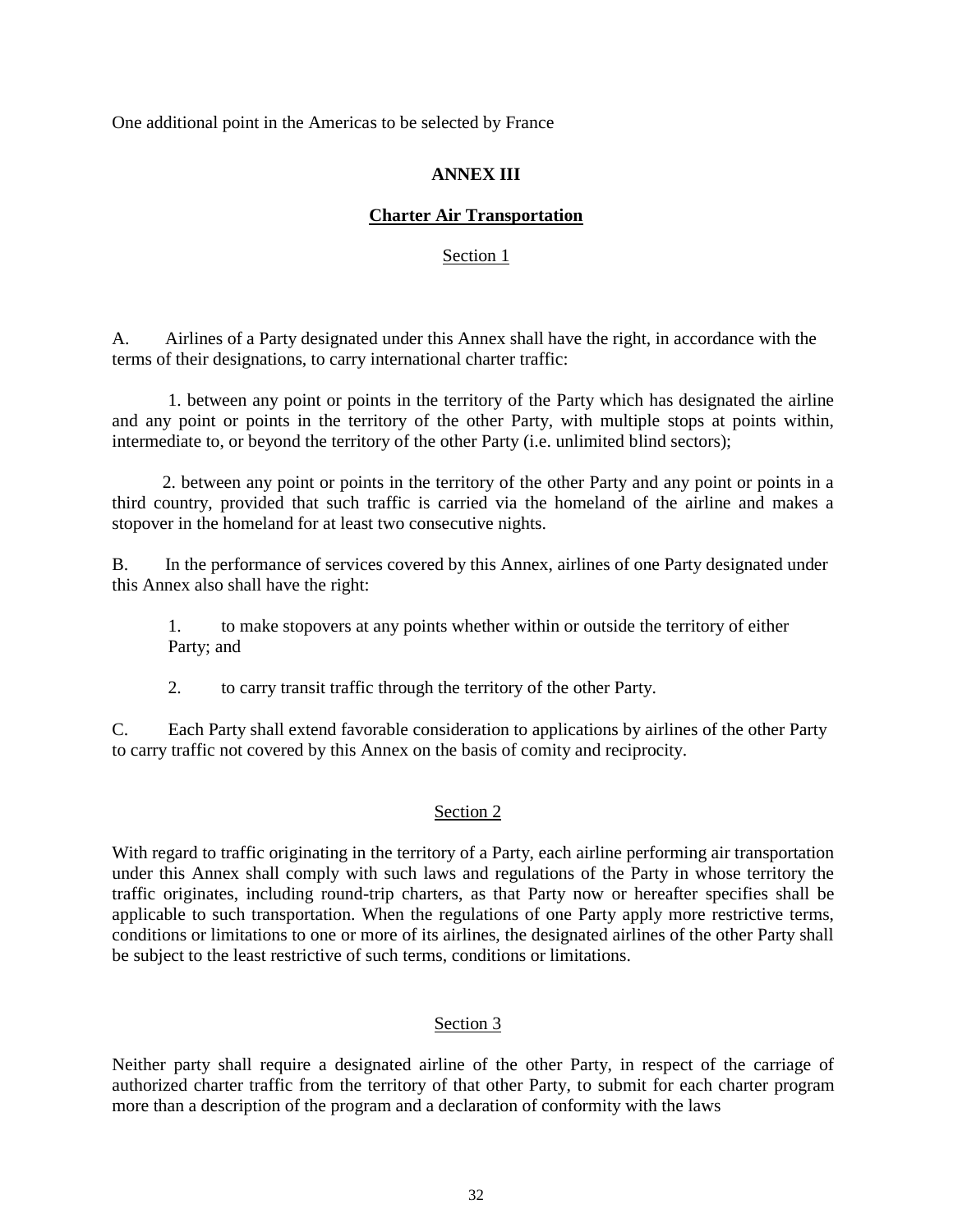and regulations referred to under Section 2 of this Annex, or of a waiver of these regulations granted by the applicable aeronautical authorities.

### Section 4

Even if not provided for under the country-of-origin regime established in Section 2, the designated airline or airlines of either Party shall be entitled to operate the following charter types for service operated between any points in the territories of the Parties:

A. passenger charters: open jaw charters; split charters (no more than three charterers and/or three different charter types on the same flight); and charters that commingle traffic (i.e., mix Frenchorigin traffic with United States-origin traffic on the same flight and/or mix charter groups originating in the homeland and moving to different destinations outside the territory of the other Party as well as inside the territory of the other Party);

B. cargo charters: charters that commingle traffic (traffic of different origins and different destinations on the same aircraft); split charters (no more than three charterers in the same country); and freight forwarder charters; and

C. combination charters (passengers and cargo as specified above on the same flight).

## **ANNEX IV**

## **Computer Reservations Systems**

1. The Parties recognize that computer reservations systems (CRS) operations are an important aspect of the ability of an airline to compete. Specifically, the Parties note that CRS operations are regulated at the date of this agreement

- in France, under European Community Regulation 2299/89, 24 July 1989, as amended by Regulation 3089/93 of 29 October 1993; and

- in the United States, under 14 CFR Part 255.

2. The Parties agree that, consistent with the -laws and regulations of the Parties in effect on the date that this Agreement is signed, the following principles should be followed with respect to CRS operations in international aviation on a non-discriminatory basis:

(a) CRSs should have integrated primary displays for which

(i) information, regarding international air services, including the construction of connections on those services, should be edited and displayed based on non-discriminatory and objective criteria that are not influenced, directly or indirectly, by airline or market identity, and that apply uniformly to all participating airlines;

(ii) CRS data bases should be as comprehensive as possible and CRS vendors should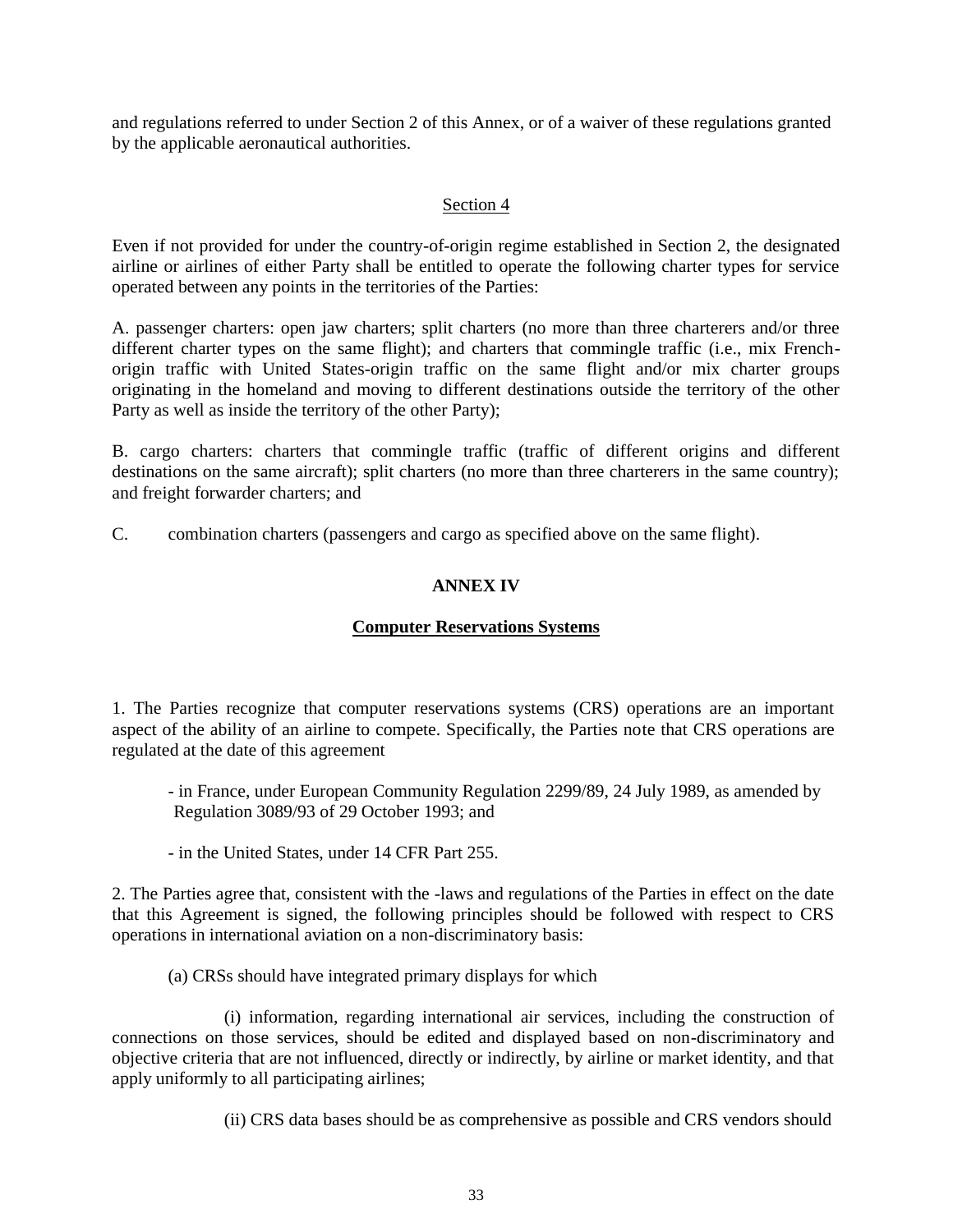not delete information from their data bases until it has been superseded;

(iii) CRS vendors should not manipulate information given by participating airlines in a manner which would lead to the provision of inaccurate, misleading or discriminatory information; and the information provided by participating airlines should be clear and concise (for example flights for which the code displayed is not that of the operating airline (i.e. code share), flights involving a change of aircraft, and flights with stops should be clearly identified as having those characteristics);

(iv) All CRSs that are available to travel agents who directly distribute information about airline services to the traveling public in either Party's territory should not only be obligated to, but should also be entitled to, operate in conformance with the CRS rules that apply in the territory where the CRS is being operated;

(b) Travel agents should be allowed to use any of the secondary displays available through the CRS for an individual transaction so long as the travel agent makes a request for that display to meet a specific request by a consumer.

(c) All airlines willing to pay any applicable non-discriminatory fee should be permitted to participate in each vendor's CRS. All distribution facilities that a system vendor provides should be offered on a non-discriminatory basis to participating airlines. CRS vendors should

isplay, on a non-discriminatory, objective, airline-neutral basis, the international air services f participating airlines in all markets in which they wish to sell those services. Upon request, a RS vendor should disclose details of its data base update and storage procedures, its criteria or editing and ranking information, the weight given to such criteria, and the criteria used for election of connect points and inclusion of connecting flights.

(d) CRS vendors of one Party operating in the territory of the other Party should be entitled to bring in, maintain, and make freely available, their CRSs to travel agencies or travel companies and other subscribers whose principal business is the distribution of travel-related [products in the territory of the other Party, if the CRS complies with these principles.

(e) In the territory of one Party, CRS vendors of the other Party should not be subject to more stringent or restrictive requirements, with respect to access to and use of communications facilities, selection and use of technical CRS hardware and software, and the technical installation of CRS hardware, than those imposed on the first Party's own CRS vendors.

(f) CRSs in use in the territory of one Party should be entitled to effective and unimpaired access in the territory of the other Party provided that they comply with the standards and laws in force in that territory, which should be non-discriminatory. One aspect of this is that a designated airline should participate in such a system as fully in its homeland territory as it does in any system offered to travel agents in the territory of the other Party. Owners/operators of CRSs of one Party should have the same opportunity to own/operate CRSs that conform to these principles within the territory of the other Party, as do owners/operators of that Party. Airlines and CRS vendors of one Party should not discriminate against travel agents in their homeland territory because of their use or possession of a CRS also operated in the territory of the other Party.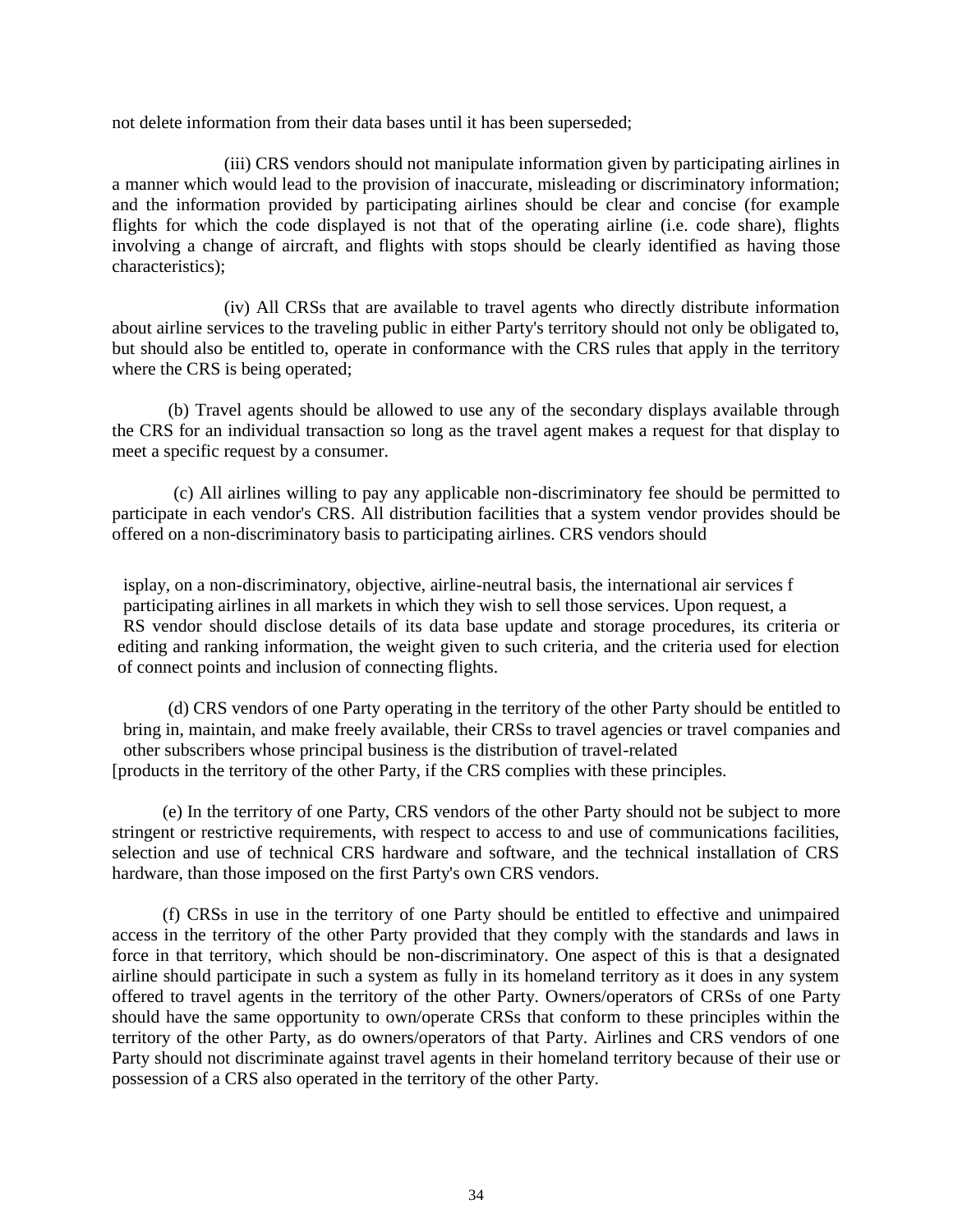### **ANNEX V**

### **Transitional Arrangements for Scheduled Combination Air Services**

The following transitional provisions shall apply to the operation of U.S.-Metropolitan France scheduled combination air services described in paragraphs A 1(a) and B 1(a) of Section 1 of Annex I of this Agreement and shall limit the exercise of those rights. These limitations shall expire in April 2003 or on such earlier date as provided in this Annex.

#### Section 1 **Designations**

Notwithstanding the provision in paragraph 1 of Article 3 (Designation and Authorization) that gives each Party "the right to designate as many airlines as it wishes,"

A. each Party shall be entitled to designate not more than one airline in addition to the currently designated airlines2 until April 2000;

B. each Party is limited to five (5) designated airlines for the New York-Paris route until April 2003. Should any of the five (5) U.S. airlines currently serving the New York-Paris route<sup>3</sup> cease operating that service, the United States may designate a replacement airline or airlines. The operations of any replacement airline or airlines shall be subject to the capacity limits set out in Section III (Capacity) of this Annex.

### Section 2 Cooperative Arrangements

Notwithstanding the provisions of paragraph 7 of Article 8 (Commercial Opportunities), of this Agreement, the ability of airlines: (A) to enter into code-sharing relationships with airlines of third countries for operations between the territories of the Parties via intermediate third countries ("via third-country code-share operations"); (B) to code share to the same point in France with both a French and a third-country airline; and (C) to code share with other airlines of the same Party shall be subject to the following limitations, which shall expire in April 2003, at which time all rights provided for in Article 8, paragraph 7, of this Agreement, may be exercised.

I For purposes of this Annex, references to April of a particular year shall be construed as referring to the first day of the International Air Transportation Association (IATA) summer traffic season for that year.

<sup>2</sup>The currently designated combination airlines for the United States are: American Airlines, Continental Airlines, Delta Air Lines, Northwest Airlines, Tower Air, Trans World Airlines, United Airlines, and US Airways; and for France: Compagnie Nationale Air France and AOM French Airlines.

<sup>3</sup>For the purposes of this paragraph, the U.S. airlines currently serving the New York-Paris route are: American Airlines, Continental Airlines, Delta Air Lines, Tower Air, and Trans World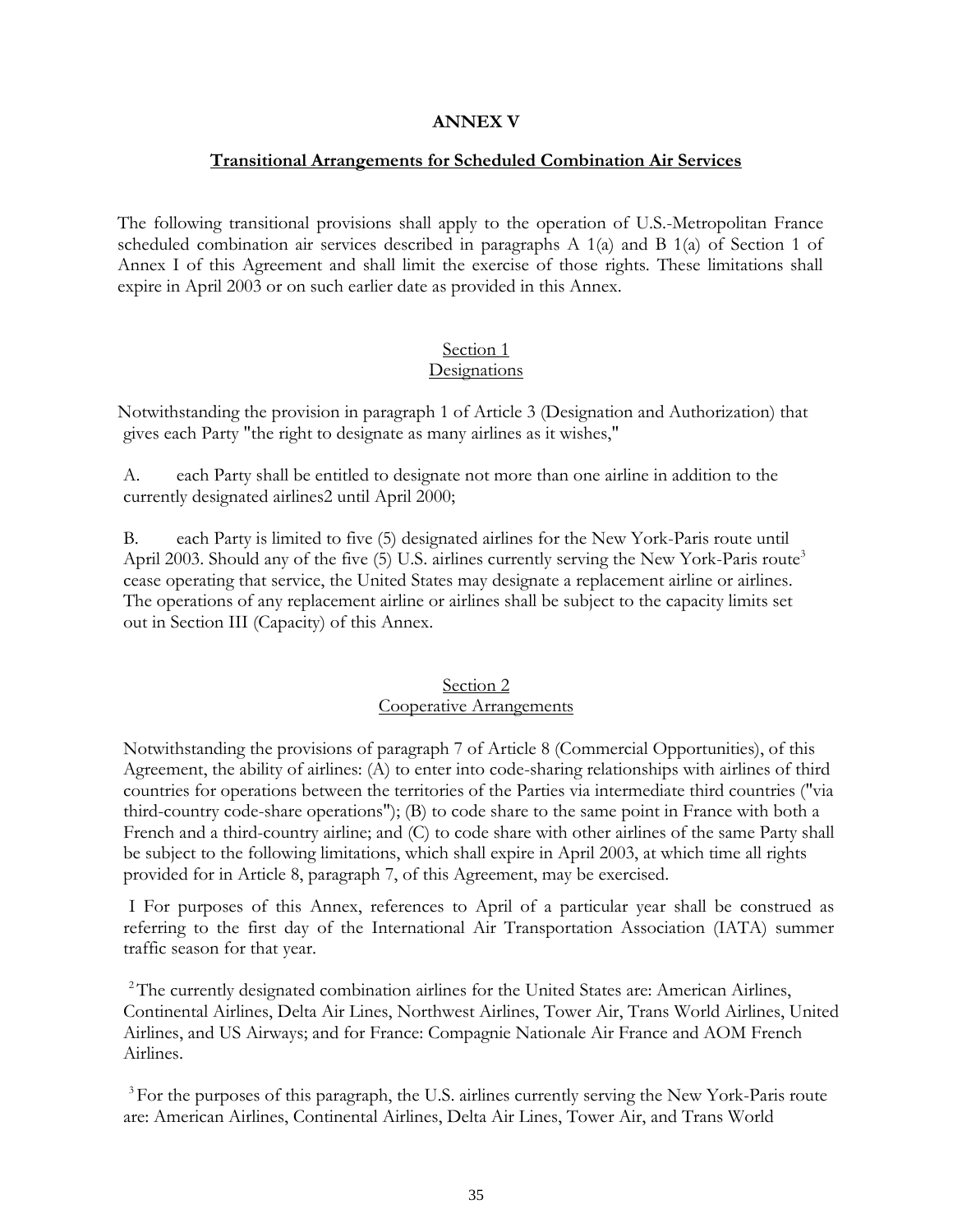Airlines.

## **A. Limitations On Code -Sharing Operations With Third-Country Airlines Via Third Countries**

# 1. Limitations on Intermediate Points

Effective April 1998 to April 2003, each designated airline of a Party engaged in via third-country code-share operations with a third-country airline partner may operate code-share services under that partnership between the territories of the Parties via only one intermediate country. Notwithstanding the foregoing, each Party may authorize one such partnership to operate via all homelands of the third-country partner airline.

# 2. Limitations on Number Of Third-Country Airline Partnerships

(a) Effective April 1998, each Party shall have the right to authorize two (2) of its designated airlines to engage in via third-country code-share operations with a third-country airline of each designated airline's choice. The code-share relationship between United Airlines and British Midland Airways to Nice via London and its expansion to Paris via London shall not require an authorization under this paragraph.

# (b) Effective April 1999:

(i) Each Party shall have the right to authorize one additional designated airline to engage in via third-country code-share operations with a third-country airline of that designated airline's choice.

(ii) Each Party shall have the right to allocate, among the airlines it has authorized to engage in via third-country code-share operations, two additional partnership opportunities with third-country airlines for via third-country codeshare operations.

(iii) The United Airlines/British Midland Airways via third-country codeshare operation shall be permitted to operate to one additional point in France per year, with rights accumulating each year, whether or not exercised in that year. The first additional point may be chosen as from April 1999.

(c) Effective April 2000, each Party shall have the right to allocate, among the airlines it has authorized to engage in via third-country code-share operations, one additional partnership opportunity with a third-country airline for via third-country code-share operations.

(d) Effective April 2001, each Party may choose one of the two following rights:

(i) to authorize one additional designated airline to engage in via thirdcountry code-share operations with a third-country airline of its choice; or

(ii) to allocate, among airlines it has authorized to engage in via third country code-share operations, one additional partnership opportunity with a third-country airline of the designated airline's choice for via third-country codeshare operations.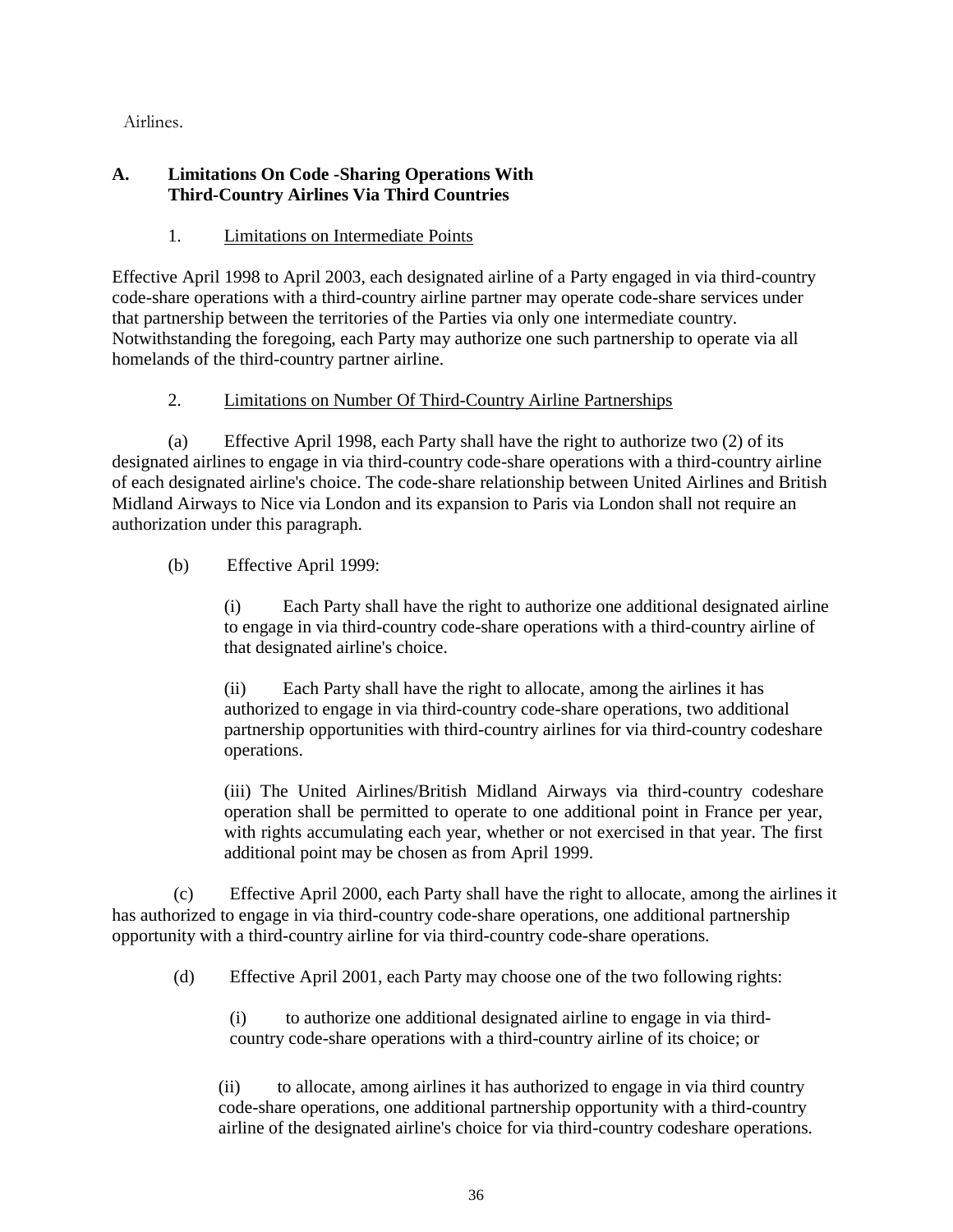## **B. Code Sharing To Points In France With Both French And Third-Country Airlines**

Designated airlines of each Party shall be entitled to offer code-share services to the same point in France both with a French airline and with a third-country airline via an intermediate third country to:

- 1. Effective April 1999: four (4) points;
- 2. Effective April 2000: two (2) additional points;
- 3. Effective April 2001: one (1) additional point; and
- 4. Effective April 2002: one (1) additional point.

## **C. Same-Country Airline Code Sharing**

The United States shall have the right to select one (1) U.S. designated airline to code share with another U.S. designated airline:

1. Effective April 1998: from two (2) behind-gateway points in the United States via one (1) gateway in the United States of one of the partners to France;

2. Effective April 2000: from a total of three (3) behind-gateway points in the United States via two (2) gateways in the United States to France; and

3. Effective April 2002: from a total of four (4) behind-gateway points in the United States via two (2) gateways in the United States to France.

# Section 3

# **Capacity**

Notwithstanding the provision in paragraph 2 of Article 11 (Fair Competition) that "each Party shall allow each designated airline to determine the frequency and capacity of the international air transportation it offers based upon commercial considerations in the marketplace,"

A. Each Party shall have the right to allocate among its designated airlines for operations with their own aircraft up to one hundred forty-eight (148) weekly roundtrip frequencies;

B. Each Party also shall have the right to allocate among its designated airlines, for operations with their own aircraft:

- 1. Effective April 1998, twenty-one (21) additional weekly roundtrip frequencies;
- 2. Effective April 1999, seven (7) additional weekly roundtrip frequencies;
- 3. Effective April 2000, fourteen (14) additional weekly roundtrip frequencies;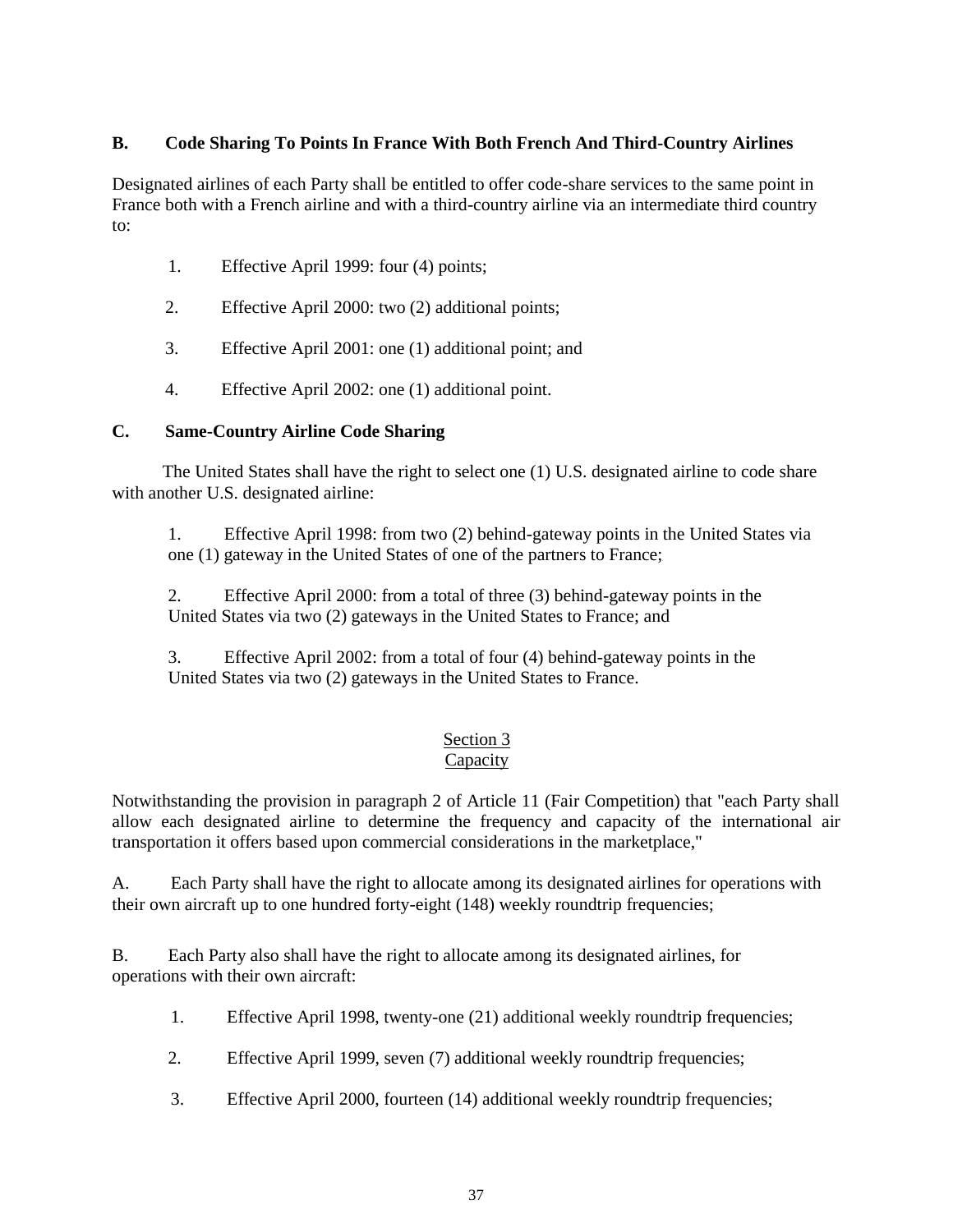- 4. Effective April 2001, seven (7) additional weekly roundtrip frequencies; and
- 5. Effective April 2002, fourteen (14) additional weekly roundtrip frequencies.

C. Each Party shall have the right to allocate the frequencies referenced in subsections A and B, above, among its designated airlines as it chooses, except that until April 2000, an airline. authorized as a replacement airline, in accordance with Section 1, subsection B, of this Annex, to operate on the New York-Paris route may not operate more weekly frequencies than its predecessor on the route or a daily service, whichever is greater.

## Section 4 Pricing

Notwithstanding the provisions of Article 12 (Pricing), until April 2000, the following provisions apply to prices for air transportation between the territories of the Parties and until April 2003 to prices for air transportation between the territory of either Party and third countries.

1. Each party shall allow prices for air transportation to be established by each designated airline based upon commercial considerations in the marketplace. Intervention of the Parties shall be limited to:

(a) prevention of unreasonably discriminatory prices or practices;

(b) protection of consumers from prices that are unreasonably high or restrictive due to the abuse of a dominant position;

(c) protection of airlines from prices that are artificially low due to direct or indirect subsidy or support; and

(d) protection of airlines from prices that are artificially low, where evidence exists as to an intent to eliminate competition.

If a Party believes that a price warrants intervention under the specific criteria described above, then it shall notify the other Party pursuant to paragraph 3 of this Section. After compliance with the notification requirement of paragraph 3, a Party may take unilateral action to prevent the inauguration of such price, but only with respect to traffic where

the first point on the itinerary (as evidenced by the document authorizing transportation by air) is in its own territory.

2. Each Party may require filing with its aeronautical authorities of prices charged or proposed to be charged to or from its territory by designated airlines of the other Party. Filing by the airlines of both Parties may be required no more than thirty (30) days before the proposed date of effectiveness. In individual cases, a Party may permit filing on shorter notice than normally required. If a Party permits an airline to file a price on short notice, the price shall become effective on the proposed date for traffic originating in the territory of that Party. Except as may be necessary to implement the rights under this Agreement, neither Party shall require the filing by airlines of the other Party of prices charged by charterers to the public, except as may be required on a nondiscriminatory basis.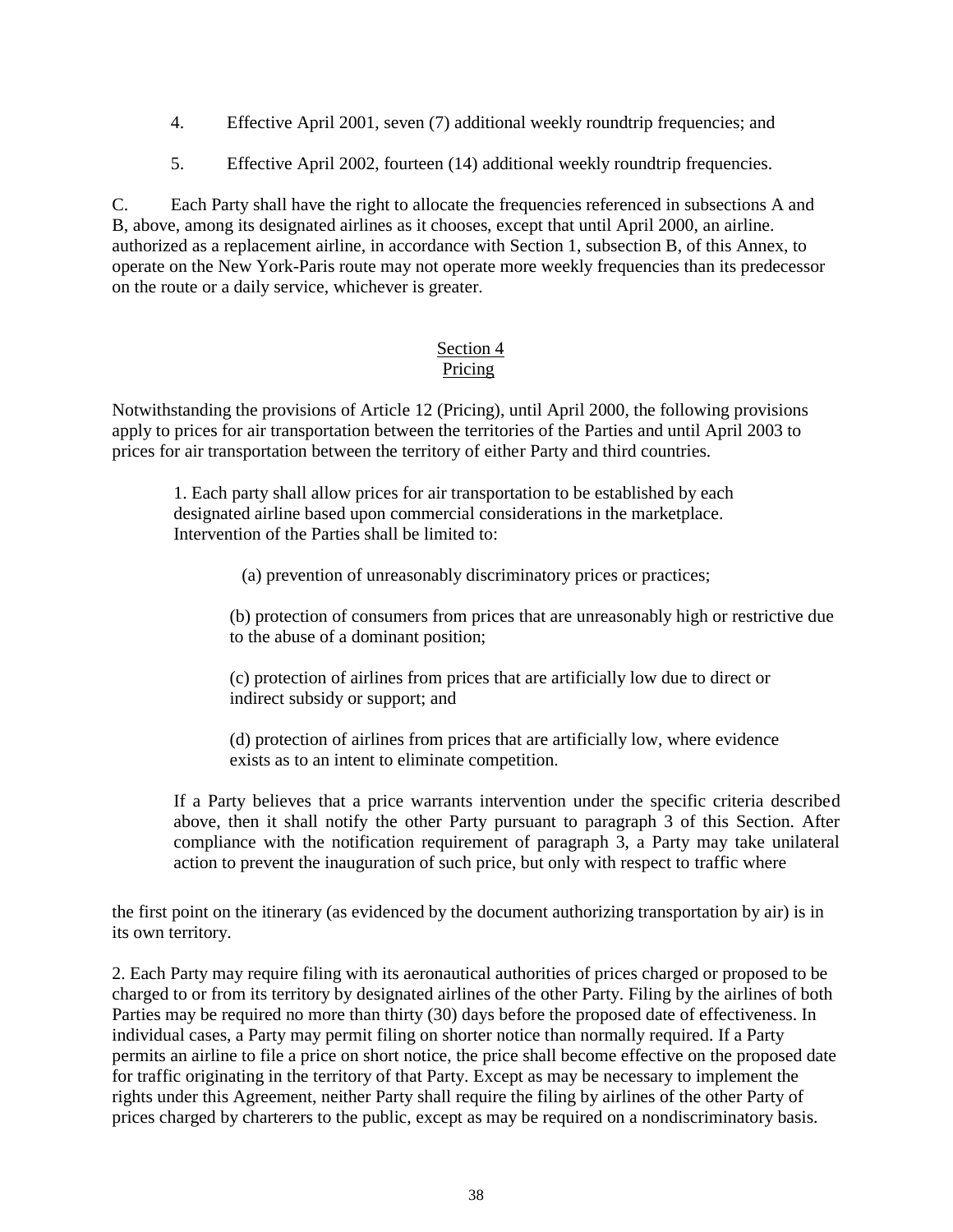3. If either Party believes that a price proposed to be charged:

(a) by a designated airline of the other Party for international air transportation between the territories of the Parties, or

(b) by an airline of the other Party for international air transportation between the territory of the first Party and a third country, consistent with the rights granted in this Agreement,

including in both cases transportation on an interline or intraline basis, is inconsistent with the considerations set forth in paragraph 1 of this provision, or in the case of services to or from a third country that is a member of the European Union on the date that the Agreement is signed, such price is specifically prohibited under the Community law in effect on the date that this Agreement is signed, it shall notify the other Party of the reasons for its dissatisfaction as soon as possible, but in no event later than fifteen (15) days after the filing date. Either Party may then request consultations, which shall be held as soon as possible, and in no event later than thirty (30) days after receipt of a notice of dissatisfaction. The Parties shall cooperate in securing information necessary for reasoned resolution of the issue. If notification is not given as provided in this paragraph, the price shall be deemed to be approved and shall become effective on the proposed date.

4. If the Parties reach agreement with respect to a price for which a notice of dissatisfaction has been given, each Party shall take appropriate action, consistent with its national laws, to put that agreement into effect. If a Party prevents a proposed price from becoming effective in accordance with the provisions of this paragraph 4 or paragraph 1 of this Section, the comparable price previously in effect shall remain in effect.

5. Notwithstanding any other provision in this Section, each Party shall allow:

(a) any airline of either Party to meet any scheduled or charter price, including combinations of prices, charged in the marketplace for international air transportation between the territories of the Parties, and

(b) any airline of one Party to meet any scheduled or charter price, including combinations. of prices, charged in the marketplace for international air transportation between the territory of the other Party and a third country.

As used herein the term "meet" means the right to continue or institute, on a timely basis, using such expedited procedures as may be necessary, an identical or similar price or such price through a combination of prices on a direct, interline, or intraline basis, notwithstanding differences in conditions including, but not limited to, those relating to airports, routing, distance, timing, connections, aircraft type, aircraft configuration, or change of aircraft.

### Section 5 Change of Gauge

A. Notwithstanding the provisions of Section 3 of Annex I allowing change-of-gauge operations without any limitation as to number of aircraft operating to or from the change-of-gauge point, the following provision shall apply until April 2003: